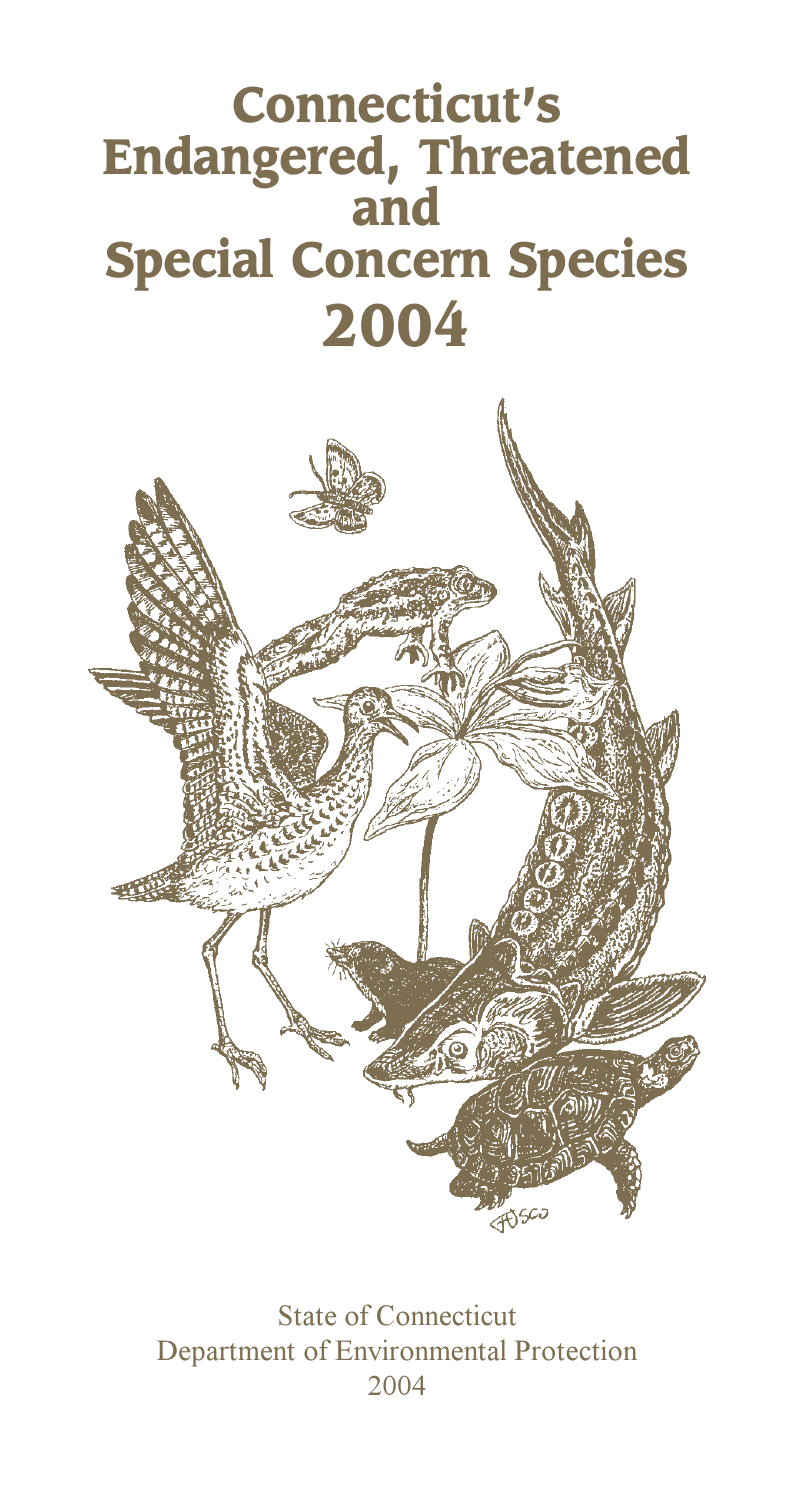### THE CONNECTICUT ENDANGERED SPECIES ACT **CHAPTER 495 GENERAL STATUTES OF CONNECTICUT**

In 1989, the Connecticut Legislature passed Public Act 89-224 "An Act Establishing a Program for the Protection of Endangered and Threatened Species." The overall goal of the legislation is to conserve, protect, restore and enhance any endangered or threatened species and their essential habitat. As part of the Endangered/Threatened species program, the Commissioner of the Department of Environmental Protection can conduct studies of wildlife and plants to better understand their distribution, population, habitat needs and limiting factors which determine conservation and management measures.

One of the first steps in the implementation of the law required the Commissioner to develop lists of Endangered. Threatened and Special Concern Species. In 1991, initial lists were developed by DEP biologists and then reviewed by groups of experts in their various taxonomic fields. The first State Endangered Species List became official in 1992. The DEP is mandated to review the list every five years. Taxonomic Advisory Committees review the changes proposed by DEP. Public comment is solicited, evaluated and incorporated into the listing process. The list is broken down into taxonomic groups: mammals, birds, reptiles, amphibians, fish, invertebrates and plants. Within these taxonomic groups the species are further categorized as being Endangered (E). Threatened (T) or Special Concern (SC).

### According to the law:

"Endangered Species" means any native species documented by biological research and inventory to be in danger of extirpation throughout all or a significant portion of its range within the state and to have no more than five occurrences in the state, and any species determined to be an "endangered species" pursuant to the federal Endangered Species Act.

"Threatened Species" means any native species documented by biological research and inventory to be likely to become an endangered species within the foreseeable future throughout all or a significant portion of its range within the state and to have no more than nine occurrences in the state, and any species determined to be a "threatened species" pursuant to the federal Endangered Species Act, except for such species determined to be endangered by the Commissioner in accordance with section 4 of this act.

"Species of Special Concern" means any native plant species or any native nonharvested wildlife species documented by scientific research and inventory to have a naturally restricted range or habitat in the state, to be at a low population level, to be in such high demand by man that its unregulated taking would be detrimental to the conservation of its population or has been extirpated from the state.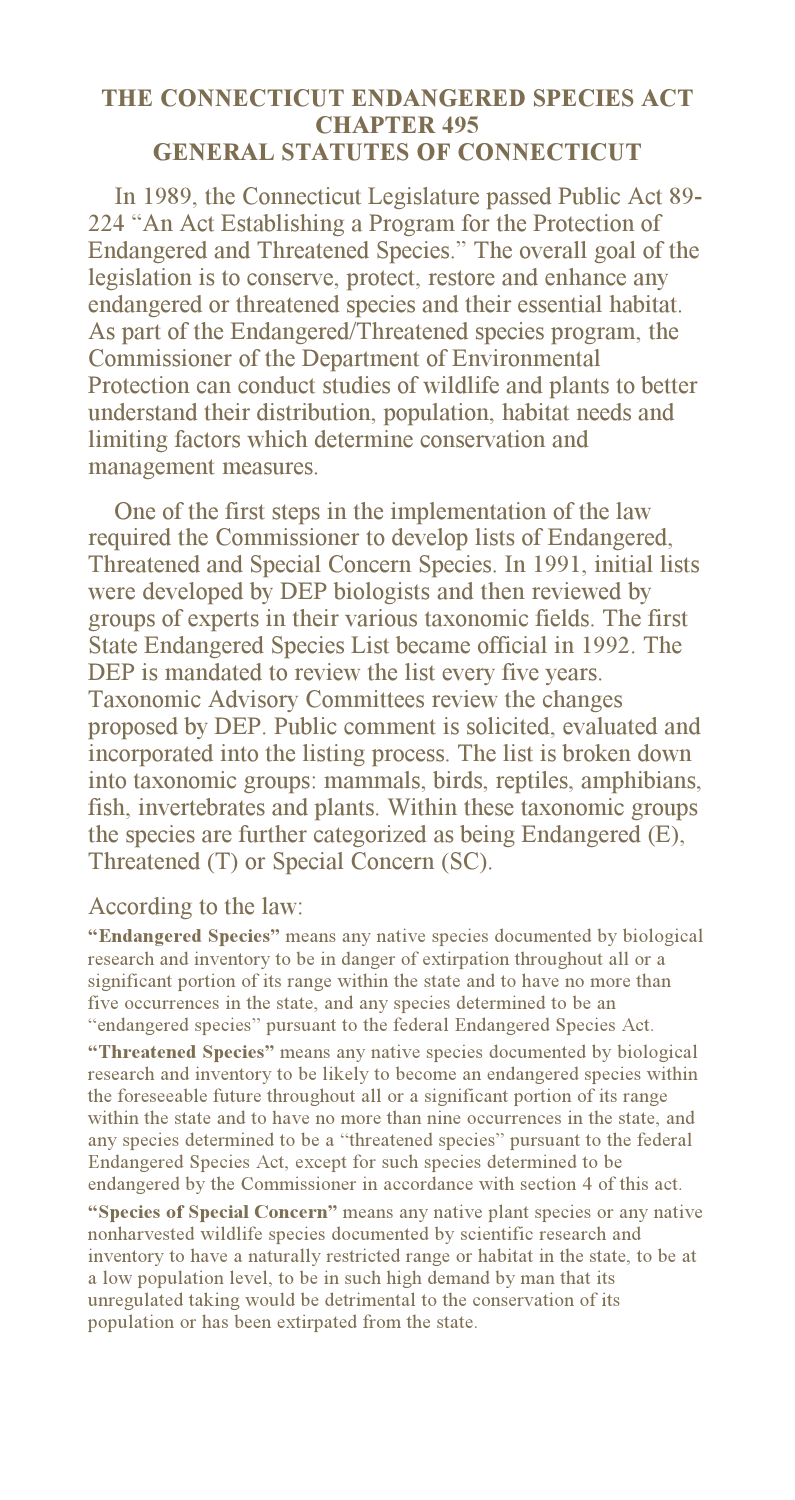## **Mammals**

### **Small Mammals**

#### R. **Least shrew** Cryptotis parva

- **SC** Eastern woodrat\* Neotoma magister
- **SC** Southern bog lemming Synaptomys cooperi

### **Bats**

- **SC** Silver-haired bat Lasionycteris noctivagans
- **SC** Red bat Lasiurus borealis
- **SC** Hoary bat Lasiurus cinereus
- **SC** Eastern small-footed bat\* Mvotis leibii
- R, Indiana bat+ Myotis sodalis

### Carnivores

- $SC$  Gray wolf\* Canis lupus
- **SC** Eastern cougar\*+ Puma concolor couguar

### **Porpoises**

- **SC** Harbor porpoise Phocoena phocoena
- \* Believed Extirpated
- + Federally Endangered
- $\land$  Federally Threatened

## **Birds**

### Loons

**SC** Common loon Gavia immer

### **Grebes**

Pied-billed grebe E. Podilymbus podiceps

### **Wading Birds**

- **Great egret** т Ardea alba
- American bittern R. Botaurus lentiginosus
- **SC** Little blue heron Egretta caerulea
- T **Snowy egret** Egretta thula
- T **Least bittern** Ixobrychus exilis
- **SC** Yellow-crowned nightheron Nyctanassa violacea
- **SC** Glossy ibis Plegadis falcinellus

### **Waterfowl**

T **Blue-winged teal (nesting** population only) Anas discors

### **Hawks and Others**

- **Sharp-shinned hawk** R. Accipiter striatus
- **Northern harrier** R. Circus cyaneus
- R. **Peregrine falcon** Falco peregrinus
- T **American kestrel** Falco sparverius
- Bald eagle<sup> $\wedge$ </sup> E Haliaeetus leucocephalus

### **Rails and Others**

- R. **Common moorhen** Gallinula chloropus
- $\mathbb{R}$ **Black rail (nesting** population only) Laterallus jamaicensis
- **King rail (nesting** E. population only) Rallus elegans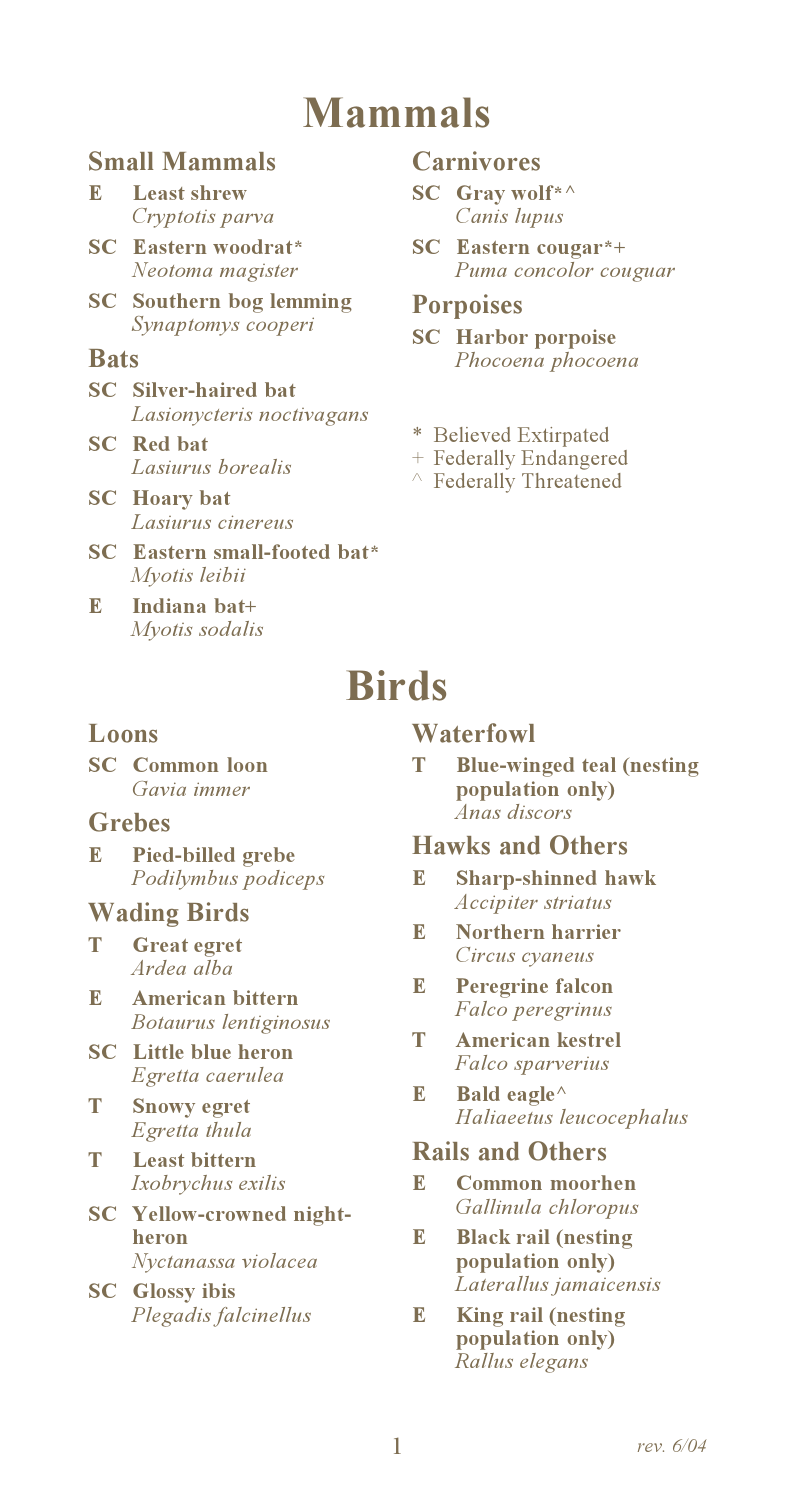### **Shorebirds, Terns and Others**

- R. **Upland sandpiper** Bartramia longicauda
- T Piping plover<sup>^</sup> Charadrius melodus
- **SC** American ovstercatcher Haematopus palliatus
- SC Eskimo curlew\*+ Numenius horealis
- T **Least tern** Sterna antillarum
- $\mathbb{R}$ Roseate tern+ Sterna dougallii
- **SC** Common tern Sterna hirundo

#### Owls

- **SC** Northern saw-whet owl Aegolius acadicus
- T **Short-eared owl** (wintering populations) Asio flammeus
- $\mathbb{R}$ Long-eared owl Asio otus
- R. Common barn owl Tyto alba

### **Goatsuckers**

- **SC** Whip-poor-will Caprimulgus vociferus
- R. Common nighthawk Chordeiles minor

#### Woodpeckers

**Red-headed woodpecker** R. Melanerpes erythrocephalus

### **Perching Birds**

- **SC** Saltmarsh sharp-tailed sparrow Ammodramus caudacutus
- **SC** Henslow's sparrow\* Ammodramus henslowii
- **SC** Seaside sparrow Ammodramus maritimus
- R. **Grasshopper sparrow** Ammodramus savannarum
- R. **Sedge wren** Cistothorus platensis
- **SC** Common raven Corvus corax
- **SC** Bobolink Dolichonyx oryzivorus
- **SC** Alder flycatcher Empidonax alnorum
- R. **Horned lark** Eremophila alpestris
- R. **Yellow-breasted chat** Icteria virens
- **SC** Northern parula Parula americana
- **SC** Savannah sparrow Passerculus sandwichensis
- **SC** Ipswich sparrow Passerculus sandwichensis princeps
- **Vesper sparrow** E Pooecetes gramineus
- T **Purple martin** Progne subis
- **SC** Eastern meadowlark Sturnella magna
- **SC** Brown thrasher Toxostoma rufum
- **Golden-winged warbler** R. Vermivora chrysoptera
- \* Believed Extirpated
- + Federally Endangered
- $\land$  Federally Threatened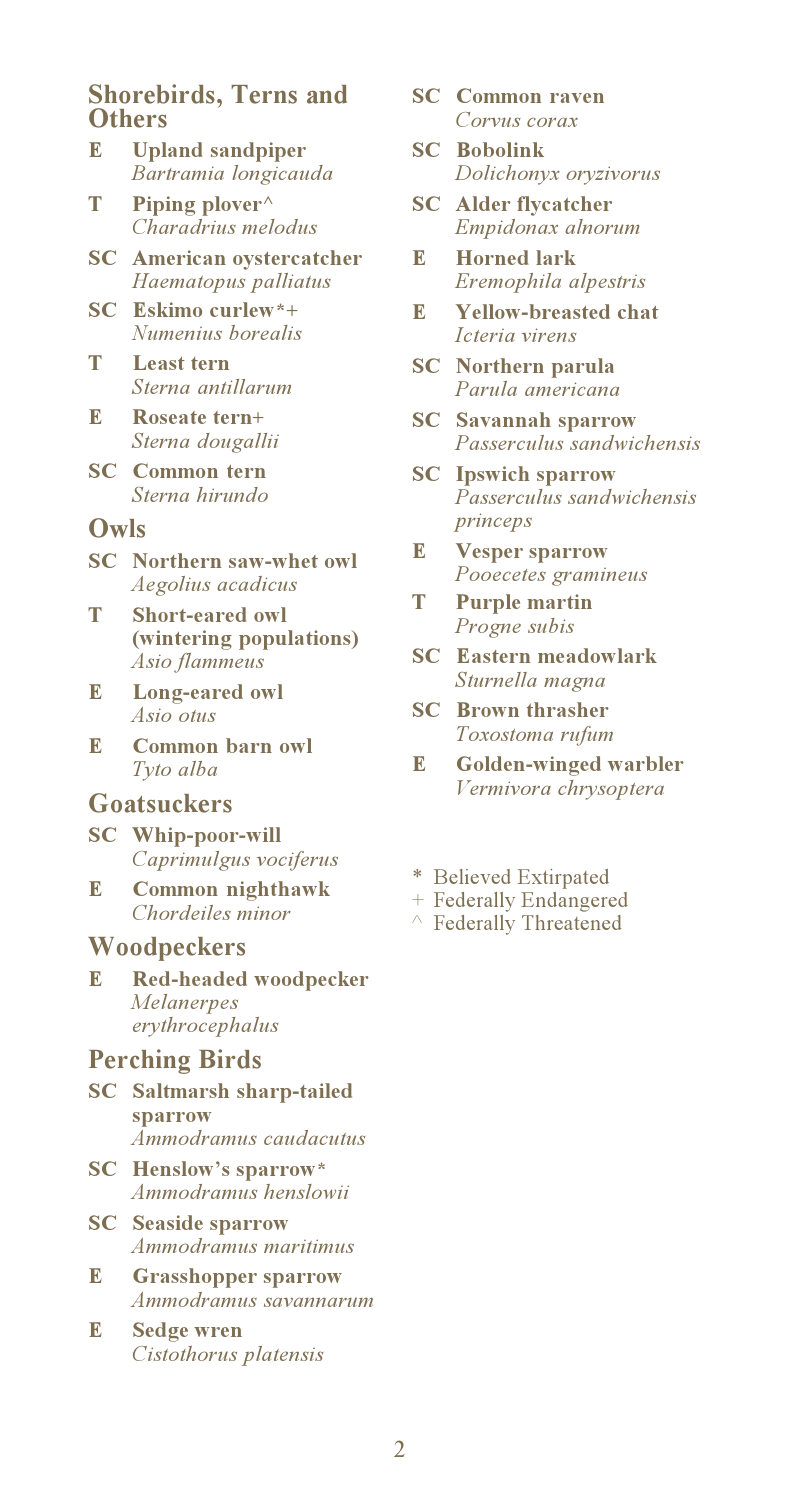# **Reptiles**

### **Turtles**

- T Loggerhead<sup>^</sup> Caretta caretta
- T Atlantic green turtle<sup>^</sup> Chelonia mydas
- **SC** Wood turtle Clemmys insculpta
- Bog turtle<sup> $\wedge$ </sup> R. Clemmys muhlenbergii
- Leatherhack+  $\mathbb{R}$ Dermochelys coriacea
- **Atlantic ridlev+** R. Lepidochelys kempii
- $SC$ **Eastern box turtle** Terrapene carolina carolina

### **Lizards and Snakes**

- Ţ. **Timber rattlesnake** Crotalus horridus
- T **Five-lined skink** Eumeces fasciatus
- **SC** Eastern hognose snake Heterodon platirhinos
- **SC** Eastern ribbon snake Thamnophis sauritus
- + Federally Endangered
- ↑ Federally Threatened

## **Amphibians**

### **Salamanders**

- $SC$ Jefferson salamander "complex" Ambystoma jeffersonianum
- **Blue-spotted salamander** т (diploid populations) Ambystoma laterale
- $SC$ **Blue-spotted salamander** "complex" Ambystoma laterale
- T Northern spring salamander Gyrinophilus porphyriticus

## **Fish**

- E Shortnose sturgeon+ Acipenser brevirostrum
- T **Atlantic sturgeon** Acipenser oxyrinchus
- **SC** Longnose sucker Catostomus catostomus
- **SC** Banded sunfish Enneacanthus obesus
- **American brook lamprey** R. Lampetra appendix
- **Northern slimy** Т salamander Plethodon glutinosus
- **Frogs and Toads**
- **SC** Northern leopard frog Rana pipiens
- R. **Eastern spadefoot** Scaphiopus holbrookii

- **Burbot** R. Lota lota
- T. **Rainbow smelt** (anadromous populations only) Osmerus mordax
- + Federally Endangered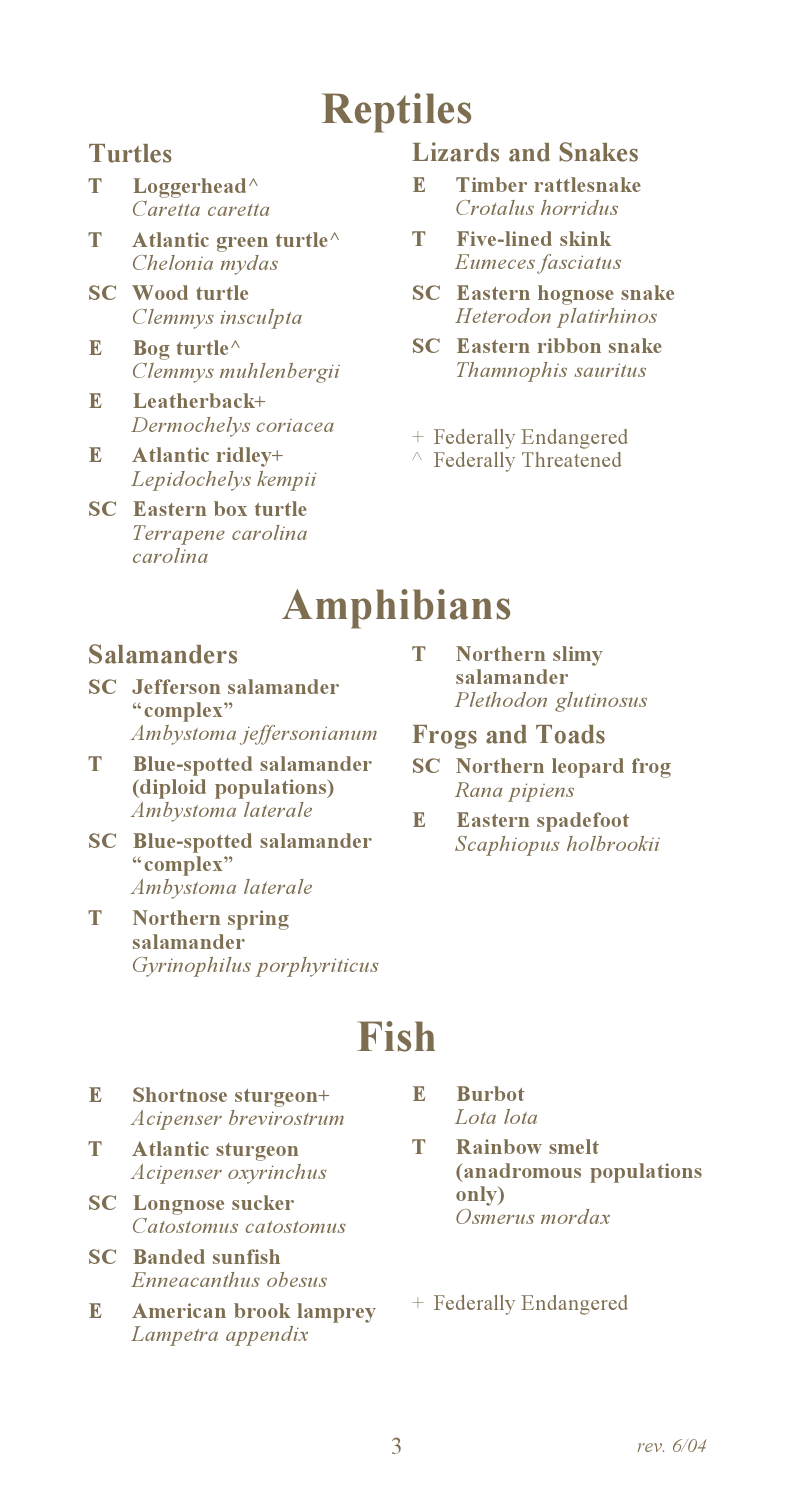### **Insects**

### **Mayflies**

- **SC** Mayfly Anthopotamus verticis
- SC | **Mayfly** Baetisca lacustris
- $SC$ **Mayfly** Baetisca obesa
- **SC** Mayfly Cinygmula subaequalis
- SC | **Mayfly** Leptophlebia bradlevi
- **SC** Mayfly Paraleptophlebia assimilis

### **Dragonflies**

- Т **Tiger spiketail** Cordulegaster erronea
- T **Moustached clubtail** Gomphus adelphus
- T Harpoon clubtail Gomphus descriptus
- Т **Midland clubtail** Gomphus fraternus
- Rapids clubtail т Gomphus quadricolor
- **SC** Cobra clubtail Gomphus vastus
- $SC$ **Skillet** clubtail Gomphus ventricosus
- **Blue corporal dragonfly**  $SC$ Ladona deplanata
- T **Crimson-ringed** whiteface Leucorrhinia glacialis
- **SC** Common sanddragon Progomphus obscurus
- $SC$ Ski-tailed emerald Somatochlora elongata
- T **Riverine clubtail** Stylurus amnicola
- R. **Banded bog skimmer** Williamsonia lintneri

### **Damselflies**

- **SC** Sparkling jewelwing Calopteryx dimidiata
- **SC** Atlantic bluet Enallagma doubledayi
- **SC** Little bluet Enallagma minusculum
- **SC** Scarlet bluet Enallagma pictum
- **American rubyspot** SC Hetaerina americana

### **Plant Bugs**

SC Cicada\* Tibicen auletes

### **Lacewings and Others**

- **SC** Yellow-horned beaded lacewing Lomamyia flavicornis
- **SC** Spongillafly Sisyra fuscata

### **Beetles**

- **SC** Ground beetle Agonum darlingtoni
- **SC** Ground beetle Agonum mutatum
- **SC** Ground beetle Amara chalcea
- **SC** Ground beetle Badister transversus
- **SC** Ground beetle Bembidion carinula
- **SC** Ground beetle **Bembidion** *lacunarium*
- **SC** Ground beetle **Bembidion** planum
- **SC** Ground beetle Bembidion pseudocautum
- **SC** Ground beetle Bembidion quadratulum
- **SC** Ground beetle **Rembidion** semicinctum
- **SC** Ground beetle **Bembidion** simplex
- **SC** Ground beetle **Bembidion** tetracolum
- **SC** Ground beetle\* Brachinus cyanipennis
- **SC** Ground beetle **Brachinus** fumans
- **SC** Ground beetle Brachinus medius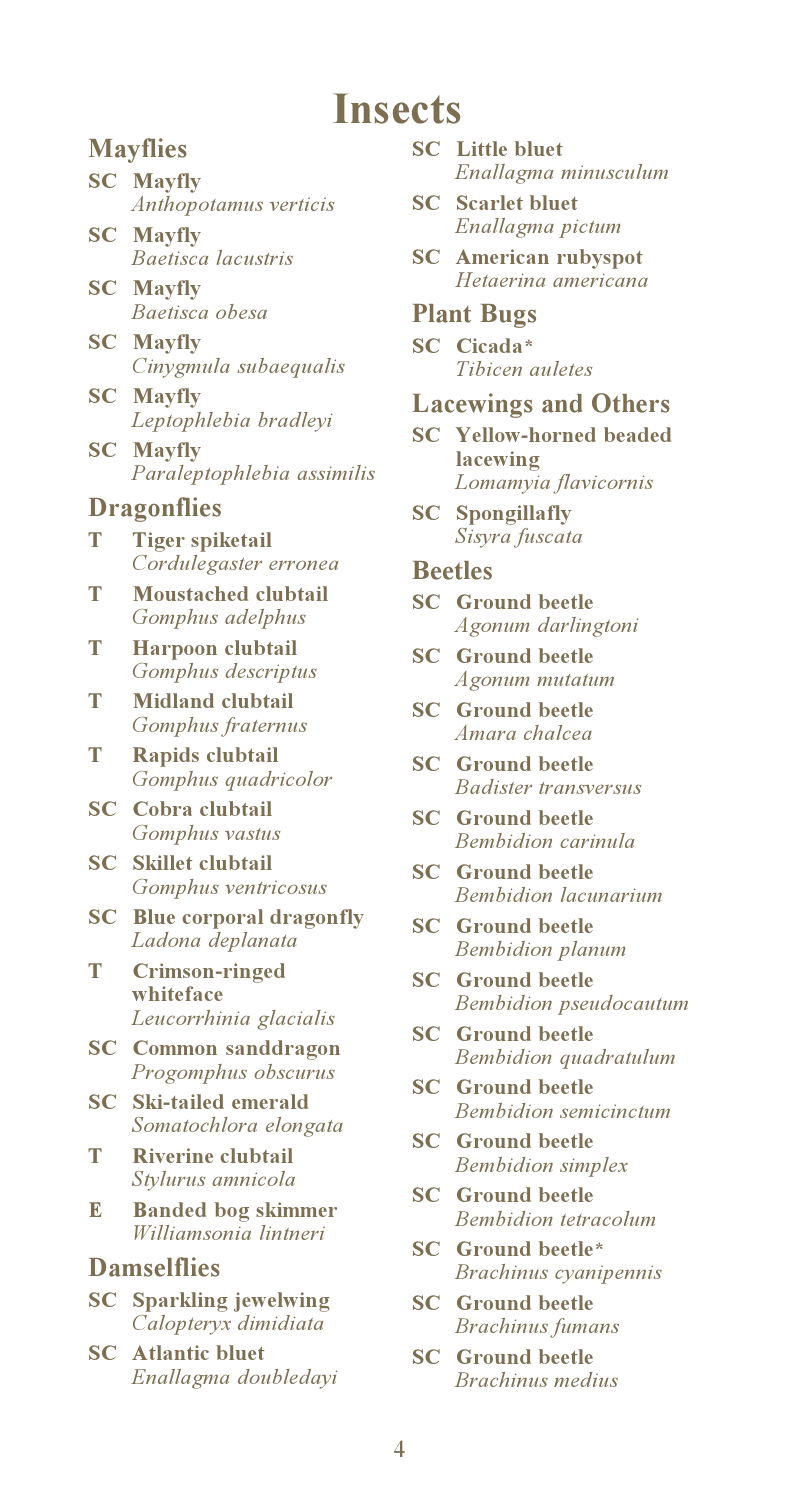- **SC** Ground beetle Brachinus ovipennis
- **SC** Ground beetle Brachinus patruelis
- **SC** Ground beetle\* Calosoma wilcoxi
- **SC** Ground beetle\* Carabus serratus
- **SC** Ground beetle\* Carabus sylvosus
- **SC** Ground beetle\* Carabus vinctus
- **SC** Northeastern beach tiger heetle\* $\wedge$ Cicindela dorsalis dorsalis
- **SC** Pine barrens tiger beetle Cicindela formosa generosa
- **SC** Tiger beetle Cicindela hirticollis
- Dune ghost tiger beetle  $\mathbb{R}$ Cicindela lepida
- **SC** Tiger beetle Cicindela marginata
- Puritan tiger beetle<sup>^</sup> E. Cicindela puritana
- **SC** Tiger beetle\* Cicindela purpurea
- $SC$ Dark-bellied tiger beetle Cicindela tranquebarica
- **SC** Ground beetle Geopinus incrassatus
- **SC** Ground beetle Harpalus caliginosus
- **SC** Ground beetle Harpalus eraticus
- **SC** Ground beetle Helluomorphoides *praeustus bicolor*
- **SC** Black lordithon rove beetle\* Lordithon niger
- **SC** Ground beetle Loxandrus vitiosus
- **SC** Ground beetle Nebria lacustris lacustris
- **SC** American burying beetle\*+ Nicrophorus americanus
- **SC** Ground beetle\* Omophron tesselatum
- SC Ground beetle\* Panagaeus fasciatus
- **SC** Ground beetle\* Scaphinotus elevatus
- **SC** Ground beetle\* Scaphinotus viduus
- **SC** Ground beetle Tetragonoderus fasciatus

#### **Moths**

- T Coastal heathland cutworm Abagrotis nefascia benjamini
- **SC** Barrens dagger moth\* Acronicta albarufa
- **SC** Noctuid moth\* Acronicta lanceolaria
- SC Spotted dart moth\* Agrotis stigmosa
- Noctuid moth E. Anarta luteola
- **SC** Noctuid moth Apamea burgessi
- SC New jersey tea inchworm Apodrepanulatrix liberaria
- T **Herodias underwing** Catocala herodias gerhardi
- $SC$ **Precious underwing**  $\text{math}^*$ Catocala pretiosa
- **SC** Noctuid moth\* Chaetaglaea cerata
- SC Regal moth\* Citheronia regalis
- **SC** Noctuid moth Cucullia speyeri
- SC Imperial moth\* Eacles imperialis imperialis
- **SC** Scrub euchlaena Euchlaena madusaria
- **SC** Noctuid moth Eucoptocnemis fimbriaris
- **SC** Noctuid moth\* Euxoa pleuritica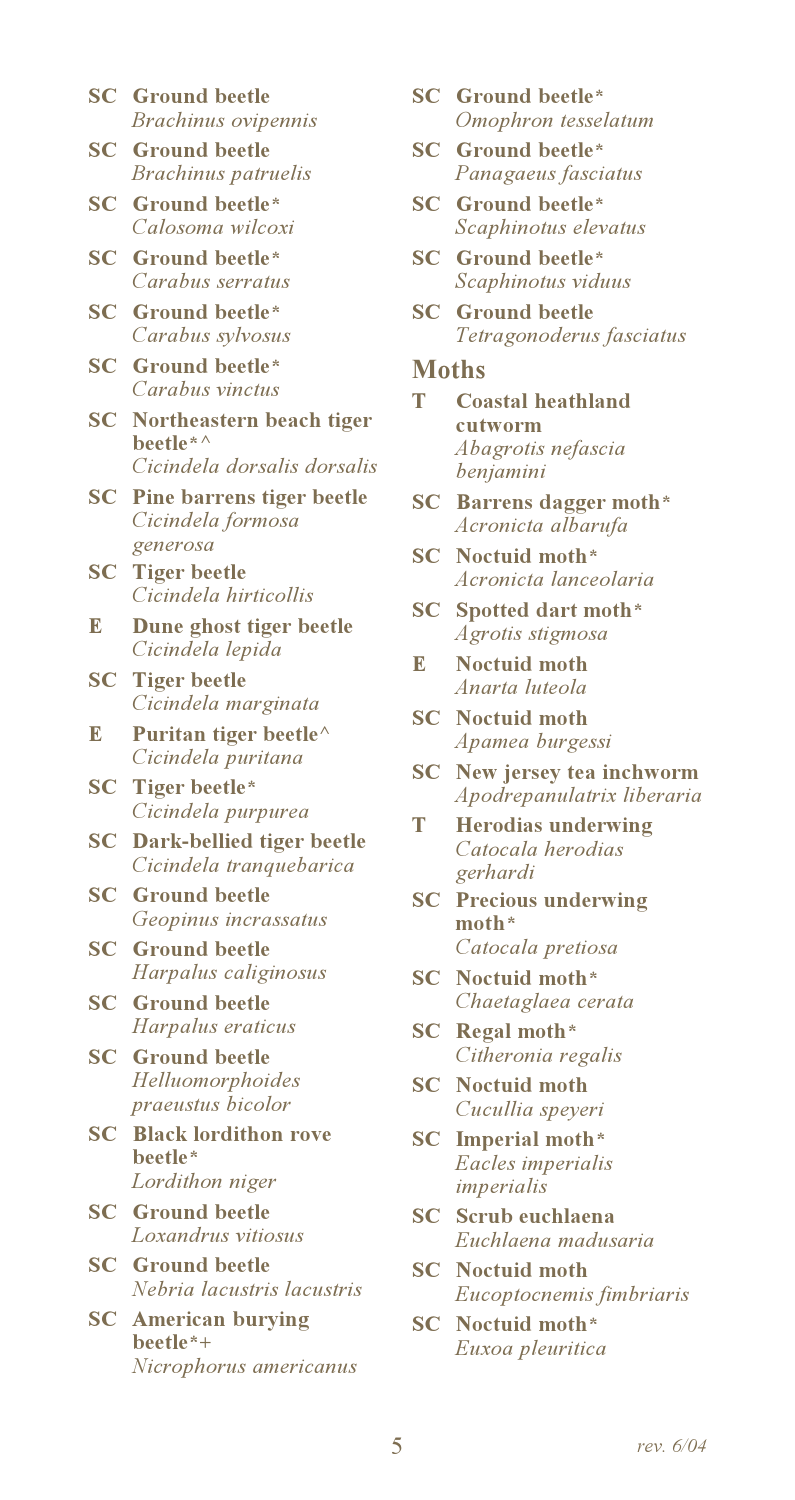- T Violet dart moth Euxoa violaris
- $SC$ **Pitcher plant moth** Exvra rolandiana
- T **Pink streak** Faronta rubripennis
- SC Phyllira tiger moth\* Grammia phyllira
- **Bog tiger moth** E Grammia speciosa
- T **Slender clearwing** Hemaris gracilis
- R. **Buck moth** Hemileuca maia maia
- $SC$ Hop vine borer moth\* Hydraecia immanis
- T **Barrens** itame Itame sp. 1
- **SC** Noctuid moth Lepipolys perscripta
- Lemmer's noctuid moth\*  $SC$ Lithophane lemmeri
- SC Pale green pinion moth\* Lithophane viridipallens
- **SC** Newman's brocade\* Meropleon ambifuscum
- **SC** Barrens metarranthis  $\text{month}^*$ Metarranthis apiciaria
- E **Pitcher plant borer** Papaipema appassionata
- **SC** Hops-stalk borer moth\* Papaipema circumlucens
- **SC** Seaside goldenrod stem **borer** Papaipema duovata
- **SC** Columbine borer Papaipema leucostigma
- **SC** Maritime sunflower borer moth\* Papaipema maritima
- SC Culvers root borer moth\* Papaipema sciata
- E Labrador tea tentiform leafminer Phyllonorycter ledella
- т **Pink sallow** Psectraglaea carnosa
- **SC** Annoited sallow moth\* Pyreferra ceromatica
- **SC** Aureolaria seed borer Rhodoecia aurantiago
- **SC** Noctuid moth Schinia spinosae
- **SC** Spartina borer moth Spartiniphaga inops
- **SC** Grassland thaumatopsis Thaumatopsis edonis
- **SC** Noctuid moth Zale curema
- **SC** Noctuid moth Zale obliqua
- T Noctuid moth Zale submediana
- **SC** Noctuid moth Zanclognatha martha

### **Skippers**

- T Common roadside skipper Amblyscirtes vialis
- T **Sleepy duskywing** Erynnis brizo
- **SC** Horace's duskywing Ervnnis horatius
- R. **Columbine duskywing** Erynnis lucilius
- $SC$ Mottled duskywing\* Erynnis martialis
- R. **Persius duskywing** Erynnis persius persius
- T **Two-spotted skipper** Euphyes bimacula
- T Sedge skipper Euphyes dion

### **Butterflies**

- Northern metalmark  $\mathbb{R}$ Calephelis borealis
- $SC$ Henry's elfin Callophrys henrici
- **Frosted elfin** T Callophrys irus
- $SC$ Hoary elfin\* Callophrys polios
- <sup>T</sup> Appalachian blue Celastrina neglectamajor
- T Harris' checkerspot Chlosyne harrisii
- E **Silvery checkerspot** Chlosyne nycteis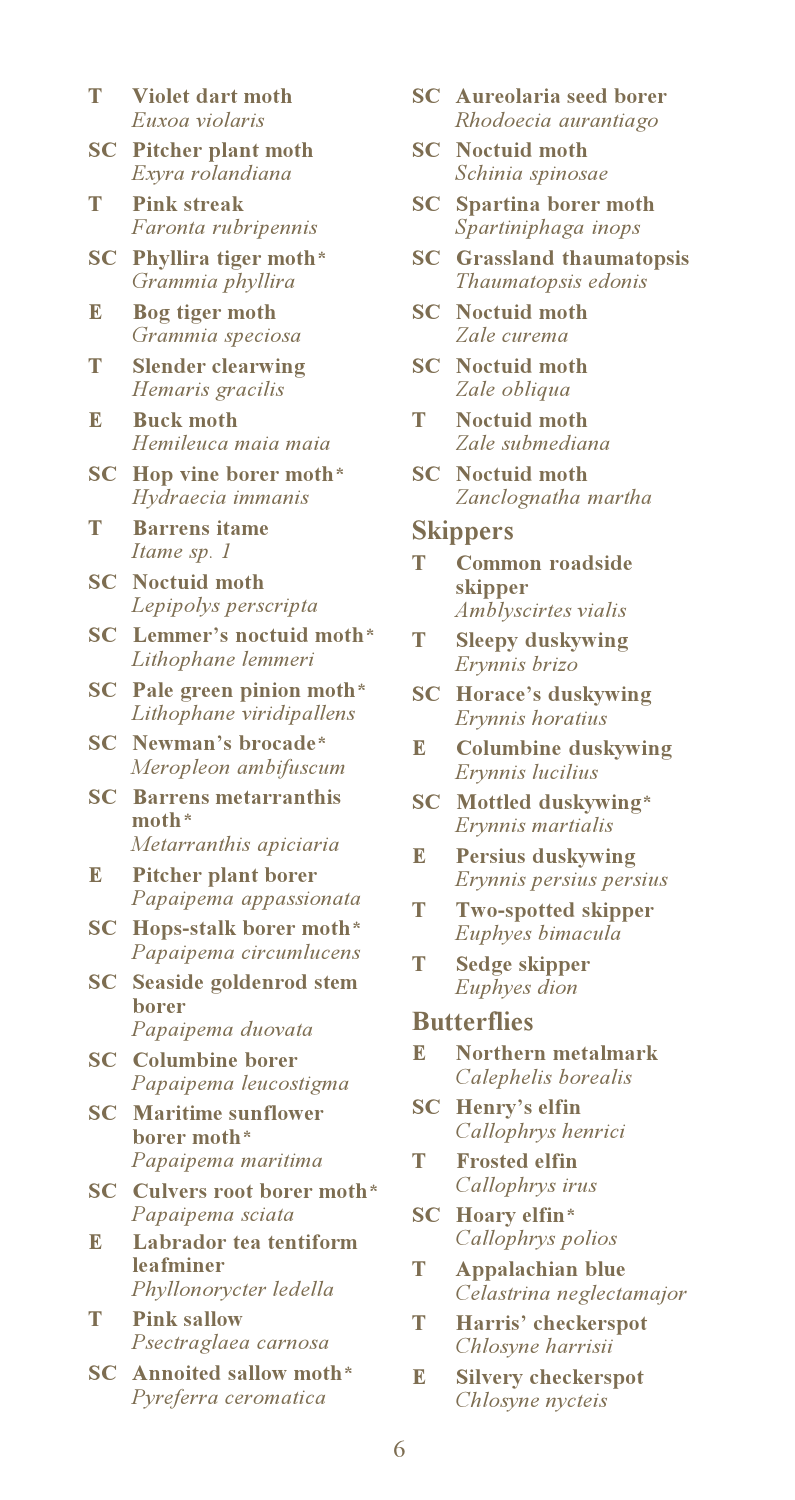- **SC** Bog copper Lycaena epixanthe
- **SC** Bronze copper Lycaena hyllus
- R. Hessel's hairstreak Mitoura hesseli
- **SC** Gray comma\* Polygonia progne
- $SC$ **Eyed brown** Satyrodes eurydice
- **SC** Atlantis fritillary Speyeria atlantis
- $SC$ Regal fritillary\* Speyeria idalia

### **Flies**

- **SC** Tabanid fly Atylotus ohioensis
- **SC** Horse fly Goniops chrysocoma
- T **Horse fly** Hybomitra frosti
- $\mathbb{R}$ **Horse fly** Hybomitra longiglossa
- **SC** Horse fly Hybomitra lurida
- **SC** Horse fly Hybomitra trepida
- **SC** Horse fly Hybomitra typhus
- **SC** Tabanid fly Merycomyia whitneyi
- SC Syrphid fly\* Mixogaster johnsoni
- **SC** Soldier fly Sargus fasciatus
- **SC** Tabanid fly Stonemyia isabellina
- **SC** Horse fly Tabanus fulvicallus
- \* Believed Extirpated
- $\land$  Federally Threatened

### **Other Invertebrates**

### **Spiders**

**SC** Purse web spider Sphodros niger

### **Crustaceans**

- **SC** Mystic valley amphipod Crangonyx aberrans
- SC Clam shrimp\* Eulimnadia agassizii
- **SC** Whiteriver cravfish Procambarus acutus
- **SC** Piedmont groundwater amphipod Stygobromus tenuis tenuis
- **Coastal pond amphipod**  $SC$ Synurella chamberlaini

#### **Snails**

- $\mathbb{R}$ Virginia river snail Elimia virginica
- SC Lymnaeid snail\* Fossaria galbana
- **SC** Lymnaeid snail Fossaria rustica
- **SC** Aquatic snail Gyraulus circumstriatus
- **SC** Slenderwalker Pomatiopsis lapidaria
- **SC** Lymnaeid snail Stagnicola catascopium
- **SC** Boreal turret snail Valvata sincera
- **SC** Turret snail Valvata tricarinata

#### **Freshwater Mussels**

- Dwarf wedge mussel+ E. Alasmidonta heterodon
- $\mathbb{R}$ **Brook floater** Alasmidonta varicosa
- **SC** Yellow lampmussel\* Lampsilis cariosa
- T **Tidewater mucket** Leptodea ochracea
- **SC** Eastern pond mussel Ligumia nasuta
- **SC** Eastern pearl shell Margaritifera margaritifera
- \* Believed Extirpated
- + Federally Endangered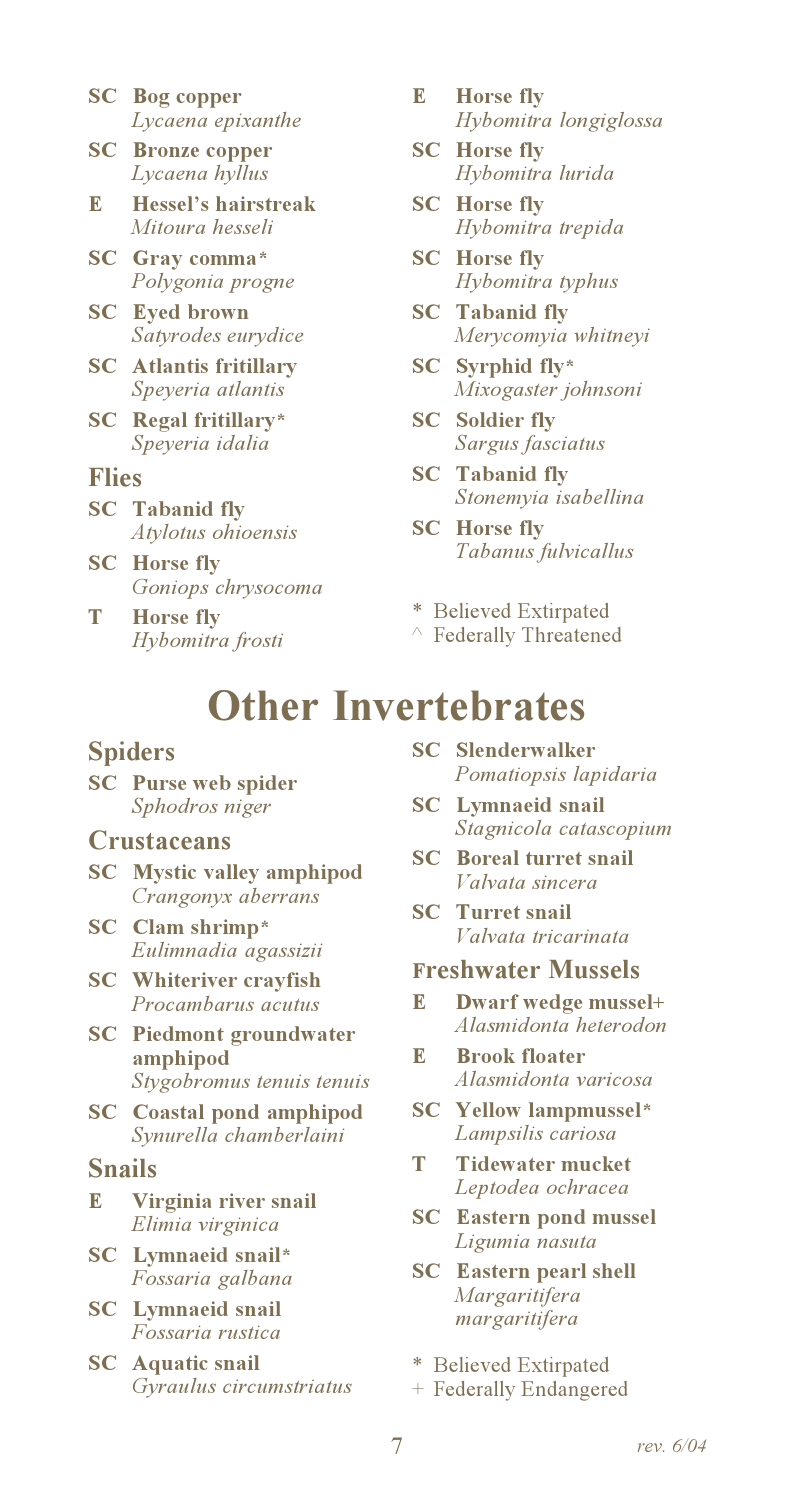### **Plants**

- R. **Balsam fir (native** populations only) Abies balsamea
- **SC** Virginia copperleaf Acalypha virginica
- **SC** Black maple Acer nigrum
- Sandplain gerardia+ E Agalinis acuta
- **SC** Yellow giant hyssop\* Agastache nepetoides
- R. **Purple giant hyssop** Agastache scrophulariifolia
- **Orange foxtail** т Alopecurus aequalis
- $SC$  Sea-beach amaranth\* $\wedge$ Amaranthus pumilus
- R. **Roundleaf shadbush** Amelanchier sanguinea
- т **Bog rosemary** Andromeda glaucophylla
- R. Canada anemone Anemone canadensis
- $\mathbb{R}$ Sea-coast angelica Angelica lucida
- Hairy angelica\* SC | Angelica venenosa
- **SC** Field pussytoes\* Antennaria neglecta var. petaloidea
- **SC** Puttyroot\* Aplectrum hyemale
- R. **Dwarf** mistletoe Arceuthobium pusillum
- Т **Smooth mountain** sandwort Arenaria glabra
- Large-leaved sandwort E, Arenaria macrophylla
- SC Arethusa\* Arethusa bulbosa
- **SC** Needlegrass Aristida longespica
- **SC** Arrowfeather Aristida purpurascens
- E **Beach needle grass** Aristida tuberculosa
- **SC** Virginia snakeroot Aristolochia serpentaria
- **SC** Purple milkweed Asclepias purpurascens
- SC White milkweed\* Asclepias variegata
- E **Green milkweed** Asclepias viridiflora
- T **Mountain spleenwort** Asplenium montanum
- T **Wallrue spleenwort** Asplenium ruta-muraria
- R. **Bog** aster Aster nemoralis
- SC Crooked-stem aster\* Aster prenanthoides
- Rough-leaved aster E Aster radula
- T **Showy aster** Aster spectabilis
- **Blake's aster** E Aster X blakei
- **SC** Hervey's aster Aster X herveyi
- **SC** Orache Atriplex glabriuscula
- $SC$ **Swamp** birch Betula pumila
- Eaton's beggar-tick т Bidens eatonii
- **SC** Downy wood-mint\* Blephilia ciliata
- **SC** Hairy woodmint\* Blephilia hirsuta
- $SC$ Little grape fern\* Botrychium simplex
- Side-oats grama-grass E Bouteloua curtipendula
- Ŀ Sweet-scented indianplantain Cacalia suaveolens
- **SC** Reed bentgrass Calamagrostis stricta ssp. inexpansa
- SC Low bindweed\* Calystegia spithamaea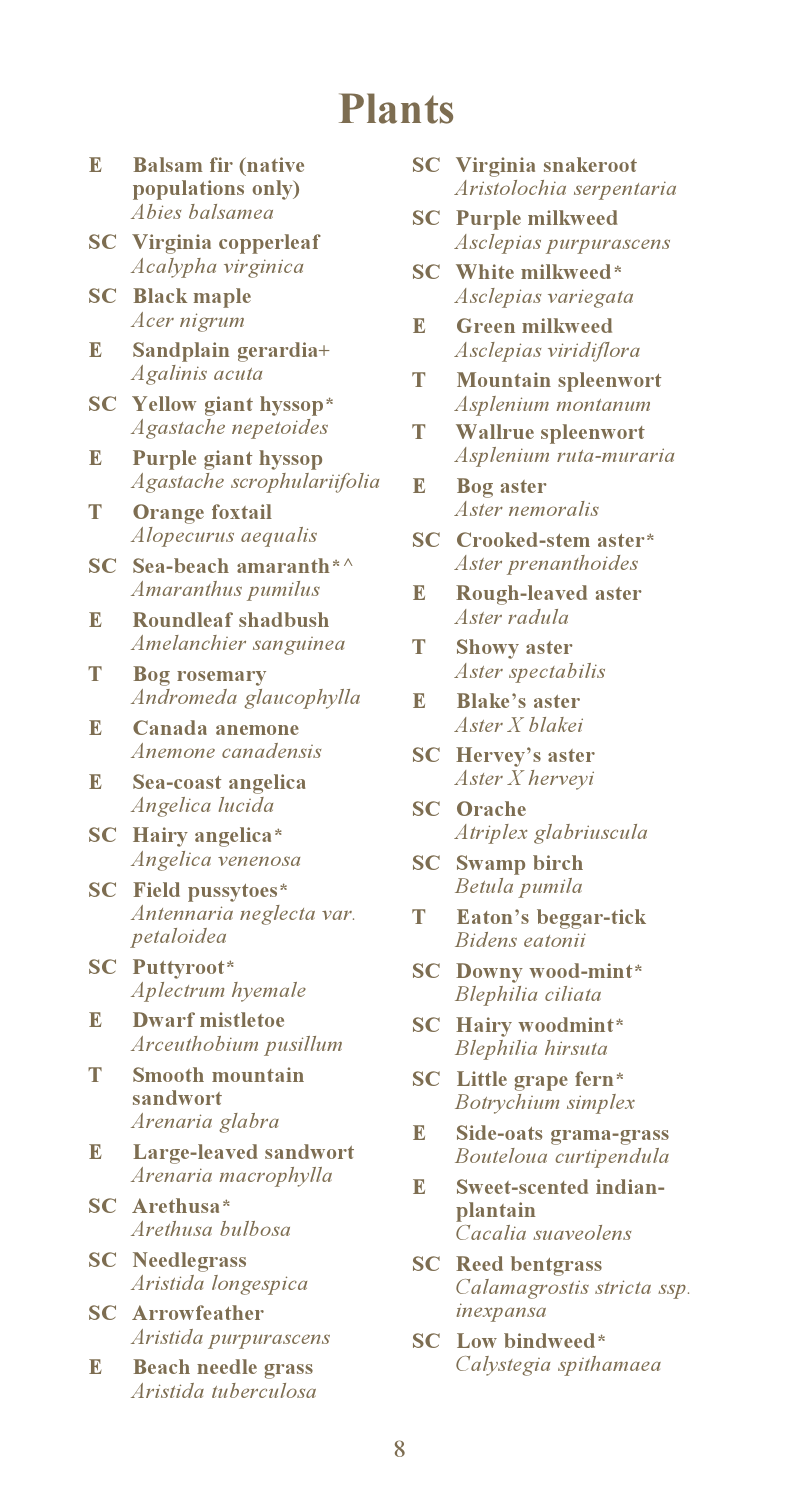|                                   | Cardamine douglassii                            |
|-----------------------------------|-------------------------------------------------|
| SC                                | Long's bittercress*<br>Cardamine longii         |
| $\overline{\mathbf{S}}\mathbf{C}$ | Summer sedge<br>Carex aestivalis                |
| E                                 | <b>Broadwing sedge</b><br>Carex alata           |
| т                                 | <b>Foxtail sedge</b><br>Carex alopecoidea       |
| SC                                | Sedge<br>Carex aquatilis var. altior            |
| E                                 | Sedge<br>Carex backii                           |
| E                                 | <b>Barratt's sedge</b><br>Carex barrattii       |
| SC                                | Sedge<br>Carex bushii                           |
| E                                 | Brown bog sedge<br>Carex buxbaumii              |
| E                                 | <b>Chestnut-colored sedge</b><br>Carex castanea |
| SC                                | Collins sedge*<br>Carex collinsii               |
| T                                 | Crawe's sedge<br>Carex crawei                   |
| SC                                | Crawford sedge*<br>Carex crawfordii             |
| T                                 | <b>Clustered sedge</b><br>Carex cumulata        |
| Е                                 | Davis' sedge<br>Carex davisii                   |
| E                                 | Sedge<br>Carex exilis                           |
| $\mathbf{SC}$                     | <b>Bronze</b> sedge*<br>Carex foenea            |
| SC                                | <b>Handsome sedge</b><br>Carex formosa          |
| SC                                | <b>Hitchcock's sedge</b><br>Carex hitchcockiana |
| E                                 | Sedge<br>Carex limosa                           |
| SC                                | <b>False hop sedge</b><br>Carex lupuliformis    |
| SC                                | Troublesome sedge                               |

**SC** Purple cress

Carex molesta

SC Black-edge sedge\* Carex nigromarginata

- **SC** New England sedge Carex novae-angliae
- **SC** Eastern few-fruited sedge Carex oligocarpa
- SC Few-seeded sedge\* Carex oligosperma
- **SC** Few-flowered sedge\* Carex pauciflora
- E **Sedge** Carex paupercula
- $\mathbb{R}$ Variable sedge Carex polymorpha
- **SC** Prairie sedge Carex prairea
- E **Cyprus-like sedge** Carex pseudocyperus
- E Schweinitz's sedge Carex schweinitzii
- **SC** Sedge Carex squarrosa
- **SC** Dioecious sedge Carex sterilis
- **SC** Sedge Carex trichocarpa
- **SC** Tuckerman's sedge Carex tuckermanii
- **SC** Sedge Carex typhina
- E Little green sedge Carex viridula
- E Willdenow's sedge Carex willdenowii
- **SC** Pretty sedge Carex woodii
- Indian paintbrush E. Castilleja coccinea
- **SC** Eastern redbud (native populations only)\* Cercis canadensis
- R. Devil's-bit Chamaelirium luteum
- **Hairy lip-fern** E Cheilanthes lanosa
- **SC** Coast blite\* Chenopodium rubrum
- E Sickle-leaved golden aster Chrysopsis falcata
- R. **Vellow thistle** Cirsium horridulum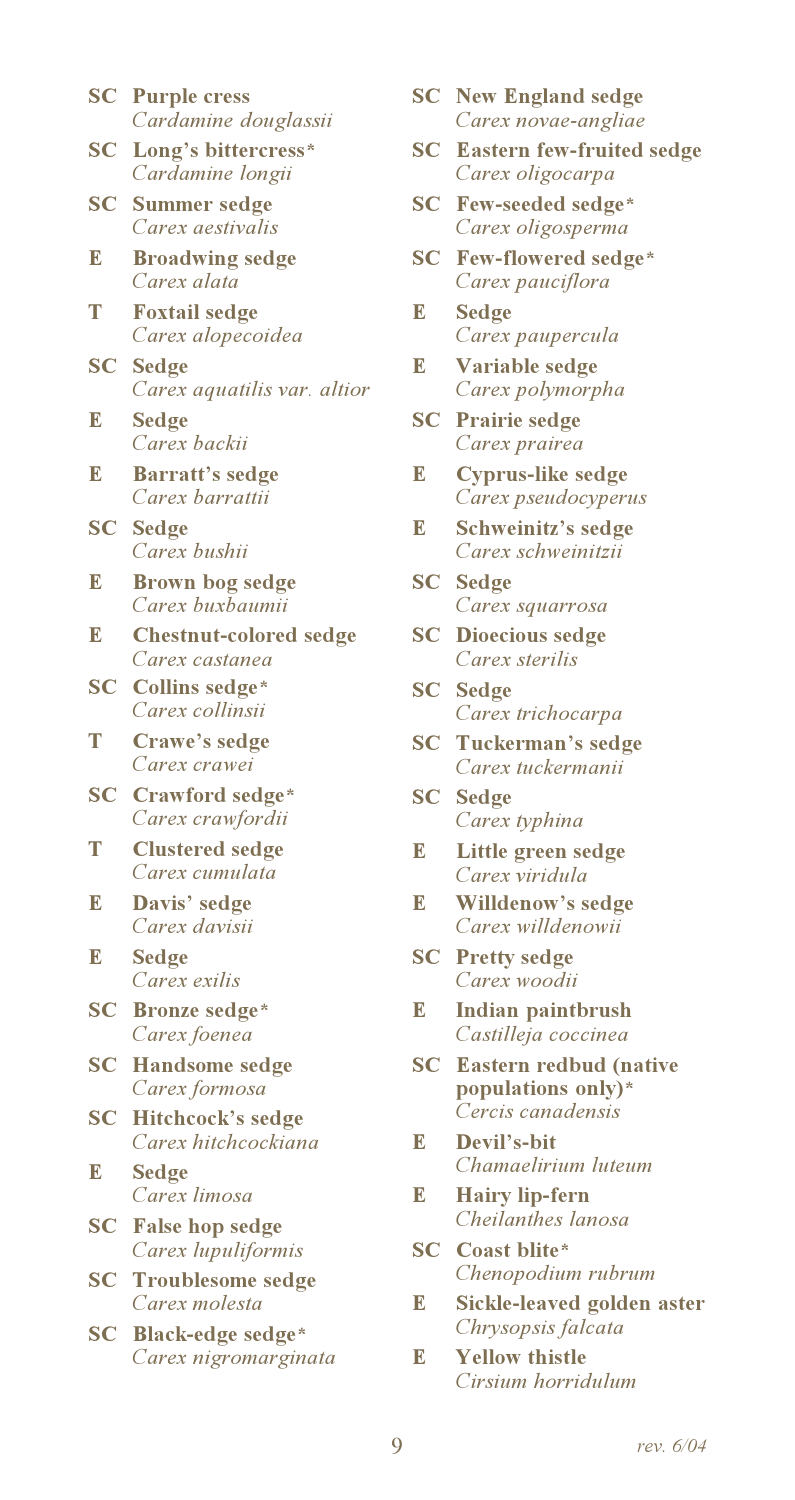- **SC** Long-bracted green orchid Coeloglossum viride var. virescens
- **SC** Early coral root Corallorhiza trifida
- T **Yellow** corvdalis Corydalis flavula
- E **Pygmyweed** Crassula aquatica
- **Elliptical rushfoil\***  $SC$ Crotonopsis elliptica
- $\mathbb{R}$ Slender cliff-brake Cryptogramma stelleri
- $SC$ Blue waxweed\* Cuphea viscosissima
- **SC** Hazel dodder\* Cuscuta coryli
- SC Wild comfrev\* Cynoglossum virginianum
- $SC$ Ram's-head lady's slipper\* Cypripedium arietinum
- **SC** Yellow lady's-slipper Cypripedium parviflorum
- R. **Showy lady's-slipper** Cypripedium reginae
- Dew-drop E Dalibarda repens
- **SC** Tufted hairgrass Deschampsia caespitosa
- **SC** Dillen's tick-trefoil Desmodium glabellum
- **SC** Trailing tick-trefoil Desmodium humifusum
- SC Sessile-leaf tick-trefoil\* Desmodium sessilifolium
- T **Squirrel corn** Dicentra canadensis
- **SC** Persimmon Diospyros virginiana
- $\mathbf{E}$ **Saltpond grass** Diplachne maritima
- E Narrow-leaved glade fern Diplazium pycnocarpon
- **SC** Whitlow-grass Draba reptans
- **SC** Thread-leaf sundew\* Drosera filiformis
- $\mathbb{R}$ Mountain wood-fern Dryopteris campyloptera
- **SC** Goldie's fern Dryopteris goldiana
- R. **Bur-head** Echinodorus tenellus var. parvulus
- R. Horse-tail spike-rush Eleocharis equisetoides
- SC Spike-rush\* Eleocharis microcarpa var. filiculmis
- R. Spike-rush Eleocharis quadrangulata var. crassior
- **SC** Slender wheatgrass Elymus trachycaulus ssp. subsecundus
- **SC** Wiegand's wild rice Elymus wiegandii
- **SC** Marsh horsetail\* Equisetum palustre
- **Meadow horsetail** R. Equisetum pratense
- **Dwarf scouring rush** E. Equisetum scirpoides
- Parker's pipewort E. Eriocaulon parkeri
- T Hare's tail Eriophorum vaginatum var. spissum
- White thoroughwort E Eupatorium album
- R. **Small white snakeroot** Eupatorium aromaticum
- **False mermaid-weed** E. Floerkea proserpinacoides
- R. **Bog bedstraw** Galium labradoricum
- T **Creeping snowberry** Gaultheria hispidula
- T **Dwarf huckleberry** Gaylussacia dumosa var. bigeloviana
- **Stiff gentian** E Gentiana quinquefolia
- **Bicknell's northern** SCcrane's-bill\* Geranium hicknellii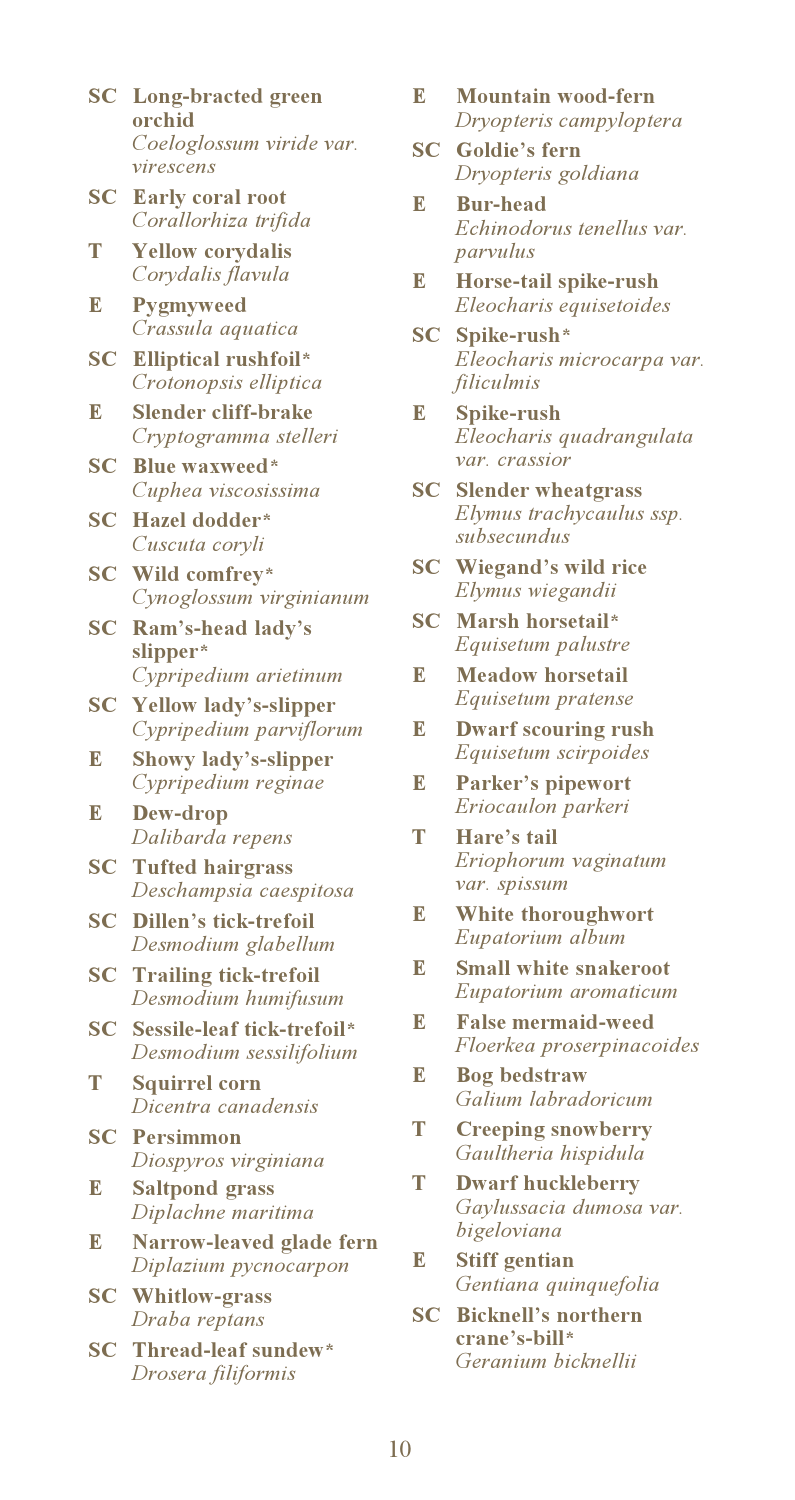- **SC** Purple cudweed\* Gnaphalium purpureum
- $SC$ **Dwarf rattlesnake** plantain\* Goodyera repens var.ophioides
- $SC$ Bush rockrose\* Helianthemum dumosum
- T Low frostweed Helianthemum propinguum
- R. **Dwarf bulrush** Hemicarpha micrantha
- **SC** Sharp-lobed hepatica Hepatica acutiloba
- $SC$ Kidneyleaf mudplantain\* Heteranthera reniformis
- **SC** Seabeach sandwort Honckenya peploides
- $SC$ **Featherfoil** Hottonia inflata
- E **Longleaf bluet** Houstonia longifolia
- $\mathbb{R}$ **Golden-heather** Hudsonia ericoides
- $SC$ **False beach-heather** Hudsonia tomentosa
- **SC** Green violet\* Hybanthus concolor
- $\mathbb{R}$ **Golden** seal Hydrastis canadensis
- R. **Water pennywort** Hydrocotyle umbellata
- R. **Whorled pennywort** Hydrocotyle verticillata
- **SC** Virginia waterleaf Hydrophyllum virginianum
- $SC$ **Creeping St. John's**wort<sup>\*</sup> Hypericum adpressum
- **Great St. John's-wort**  $SC$ Hypericum pyramidatum
- T **Inkberry** (native populations only) Ilex glabra
- R. **False pennyroyal** Isanthus brachiatus
- R. Small whorled pogonia<sup>^</sup> Isotria medeoloides
- **SC** Weak rush\* Juncus debilis
- **SC** Two-flowered cynthia Krigia biflora
- R. Carolina redroot (native populations only) Lachnanthes caroliana
- T Labrador tea Ledum groenlandicum
- **SC** Creeping bush-clover Lespedeza repens
- **SC** Blazing star Liatris scariosa var. novae-angliae
- R. **Scotch lovage** Ligusticum scothicum
- **SC** Lilaeopsis Lilaeopsis chinensis
- **SC** Mudwort Limosella subulata
- **Twin flower** R. Linnaea borealis var. americana
- **SC** Sandplain flax\* Linum intercursum
- **SC** Yellow flax Linum sulcatum
- Lily-leaved twayblade R. Liparis liliifolia
- **SC** Sweet gum (native populations only) Liquidambar styraciflua
- $SC$ Many-fruited falseloosestrife\* Ludwigia polycarpa
- R. Globe-fruited false**loosestrife** Ludwigia sphaerocarpa
- **SC** Foxtail clubmoss\* Lycopodium alopecuroides
- **SC** Fir clubmoss\* Lycopodium selago
- **SC** Clasping-leaved waterhorehound Lycopus amplectens
- **SC** Climbing fern Lygodium palmatum
- SC Stagger-bush\* Lvonia mariana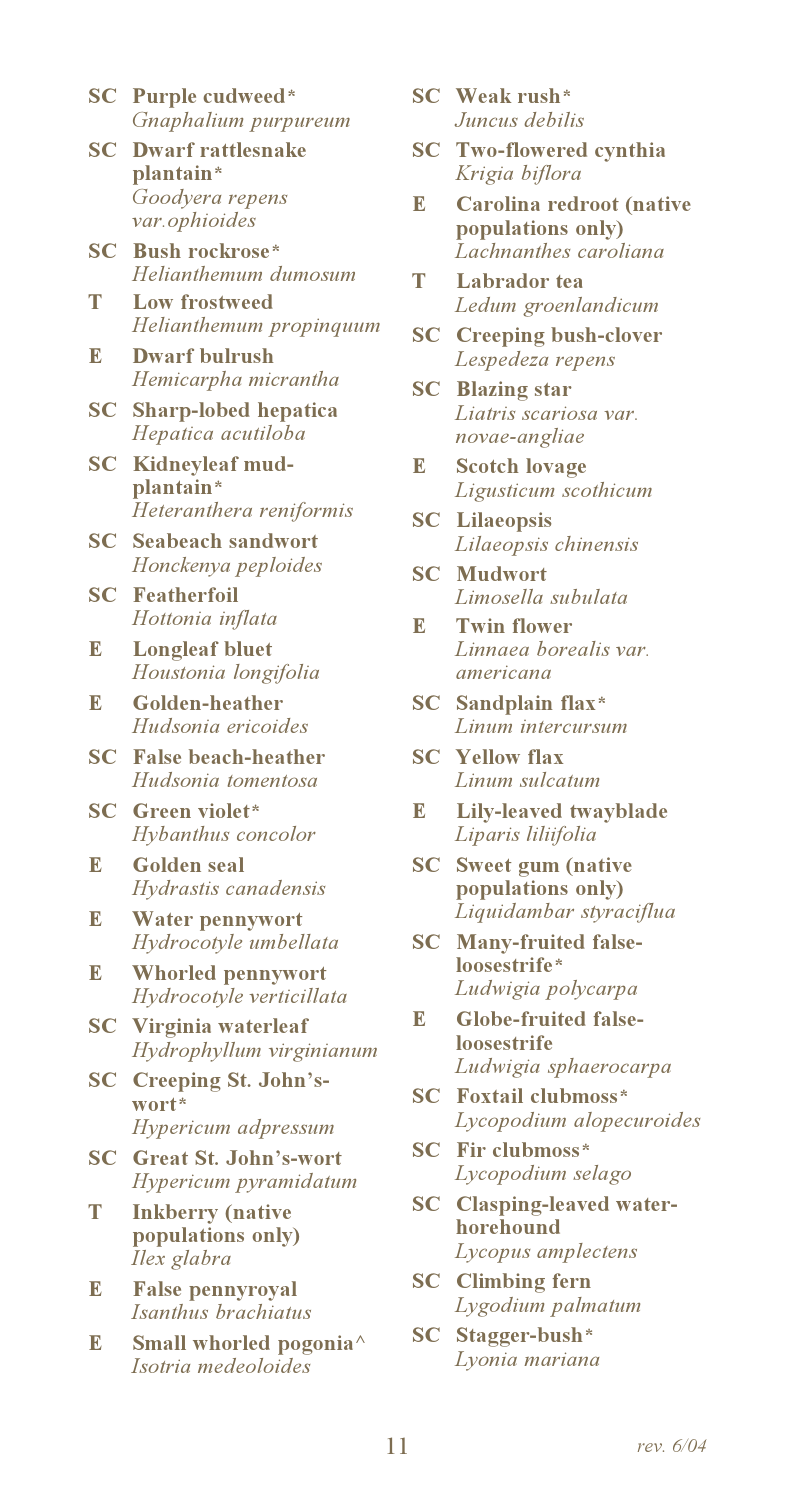- $\mathbb{R}$ **Winged loosestrife** Lythrum alatum
- R. White adder's-mouth Malaxis monophyllos
- Green adder's-mouth R. Malaxis unifolia
- T Water-marigold Megalodonta beckii
- $SC$ Hybrid bunchflower\* Melanthium hybridum
- **SC** Tall millet-grass\* Milium effusum
- **SC** Winged monkey-flower Mimulus alatus
- **SC** Naked miterwort Mitella nuda
- R. **One-flower wintergreen** Moneses uniflora
- $\mathbb{R}$ **Red mulberry** Morus rubra
- Long-awn hairgrass R. Muhlenbergia capillaris
- R. **Slender water-milfoil** Myriophyllum alterniflorum
- **Cutleaf water-milfoil** R. Myriophyllum pinnatum
- Northern water-milfoil т Myriophyllum sibiricum
- $SC$ Large yellow pond lily\* Nuphar advena
- **Small yellow pond lily**  $SC$ Nuphar microphylla
- **SC** Water lilv\* Nymphaea odorata var. tuberosa
- **SC** Sundrops\* Oenothera fruticosa
- $\mathbb{R}$ **Gravel-weed** Onosmodium virginianum
- T Adder's-tongue Ophioglossum pusillum
- **SC** Eastern prickly pear Opuntia humifusa
- **SC** Golden club Orontium aquaticum
- **SC** Slender mountainricegrass Oryzopsis pungens
- **SC** Violet wood-sorrel Oxalis violacea
- **SC** American ginseng Panax quinquefolius
- T. **Panic grass** Panicum amarum
- **SC** Panic grass Panicum commonsianum
- **SC** Tall flat panic-grass\* Panicum rigidulum var. elongatum
- E **Panic grass** Panicum scabriusculum
- **SC** Panic grass\* Panicum sphaerocarpon
- **SC** Warty panic grass\* Panicum verrucosum
- **SC** Panic grass\* Panicum xanthophysum
- SC Hairy forked chickweed\* Paronychia fastigiata
- E. **Field paspalum** Paspalum laeve
- $SC$ Bead grass\* Paspalum setaceum var. psammophilum
- T **Swamp lousewort** Pedicularis lanceolata
- R. **Smooth cliff-brake** Pellaea glabella
- T **Sweet coltsfoot** Petasites frigidus var. palmatus
- SC Wild kidney bean\* Phaseolus polystachios var. aquilonius
- R. **Red pine (native** populations only) Pinus resinosa
- **SC** Hoary plantain Plantago virginica
- White-fringed orchid E Platanthera blephariglottis
- T **Yellow-fringed orchid** Platanthera ciliaris
- SC Tall white bog orchid\* Platanthera dilatata
- **SC** Pale green orchid Platanthera flava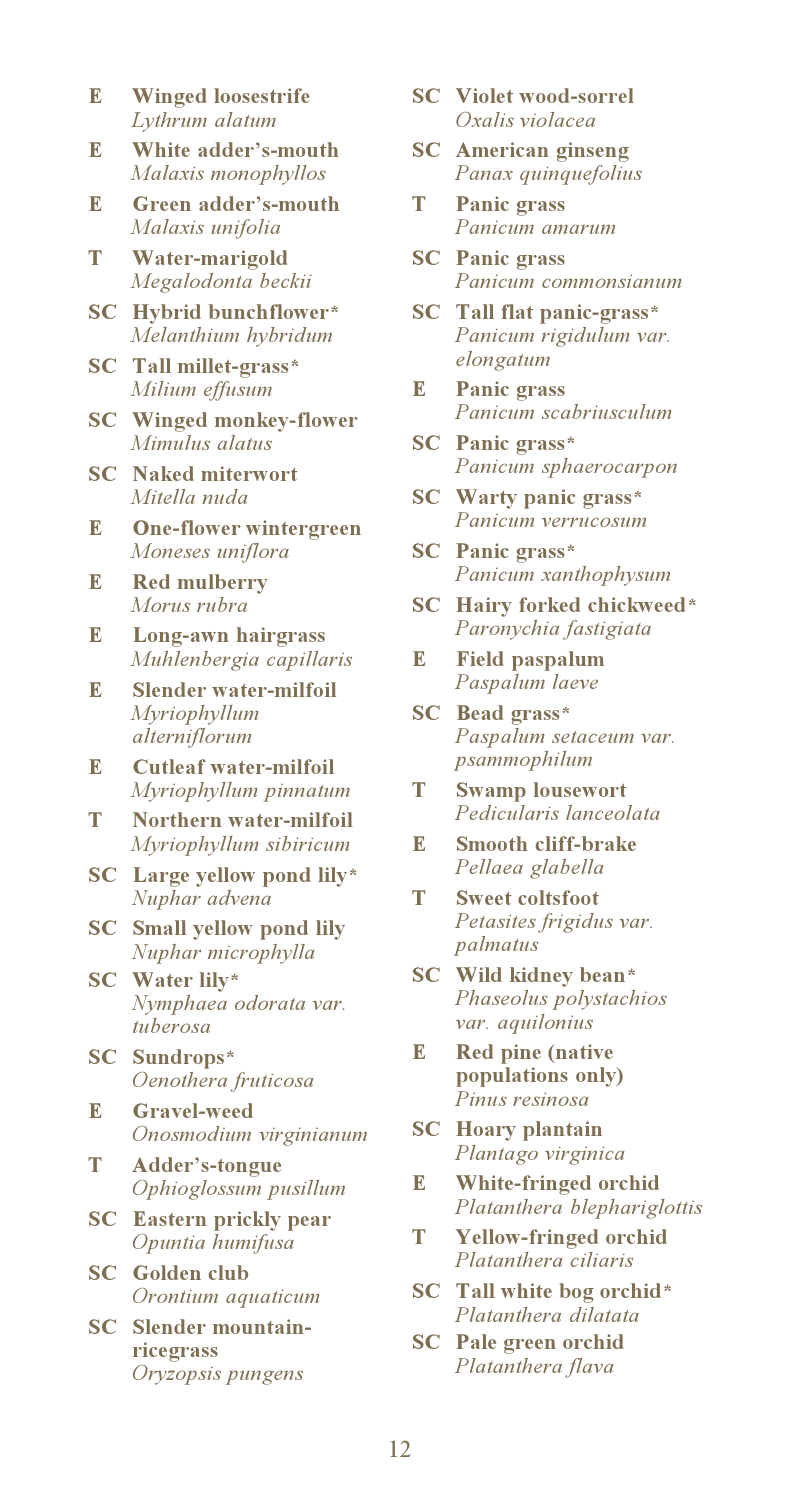- SC Hooker's orchid\* Platanthera hookeri
- $SC$ Large round-leaved orchid\* Platanthera orbiculata
- **SC** Threadfoot Podostemum ceratophyllum
- SC Clammy-weed\* Polanisia dodecandra
- **SC** Field milkwort Polvgala cruciata
- R. **Nuttall's milkwort** Polygala nuttallii
- R. Seneca snakeroot Polygala senega
- **SC** Seabeach knotweed\* Polygonum glaucum
- **Small-flowered leafcup** R. Polymnia canadensis
- R. **Swamp cottonwood** Populus heterophylla
- **SC** Pondweed\* Potamogeton confervoides
- SC Water-thread pondweed\* Potamogeton diversifolius
- Fries' pondweed R. Potamogeton friesii
- E **Hill's pondweed** Potamogeton hillii
- $\mathbb{R}$ **Ogden's pondweed** Potamogeton ogdenii
- R. **Capillary pondweed** Potamogeton pusillus var gemmiparus
- R, **Straight-leaved** pondweed Potamogeton strictifolius
- Vasey's pondweed R. Potamogeton vasevi
- **SC** Tall cinquefoil Potentilla arguta
- Three-toothed cinquefoil R. Potentilla tridentata
- $SC$ Alleghany plum\* Prunus alleghaniensis
- SC Grave's beach plum\* Prunus maritima var. gravesii
- **SC** Goose grass\* Puccinellia langeana ssp. alaskana
- R. **Basil mountain-mint** Pycnanthemum clinopodioides
- **Torrey mountain-mint** E. Pycnanthemum torrei
- SC One-sided pyrola\* Pyrola secunda
- **SC** Bur oak Quercus macrocarpa
- E Water-plantain spearwort Ranunculus ambigens
- **SC** Seaside crowfoot\* Ranunculus cymbalaria
- **SC** Creeping spearwort\* Ranunculus flammula var. filiformis
- **SC** Bristly buttercup\* Ranunculus pensylvanicus
- **SC** Cursed crowfoot Ranunculus sceleratus
- **SC** White water-crowfoot Ranunculus subrigidus
- **SC** Fragrant sumac\* Rhus aromatica
- **Capillary beak-rush** E. Rhynchospora capillacea
- T **Beaked rush** Rhynchospora macrostachya
- E Long-beaked bald rush Rhynchospora scirpoides
- T **Skunk currant** Ribes glandulosum
- **SC** Swamp black currant\* Ribes lacustre
- **SC** Wild currant\* Ribes rotundifolium
- E. Swamp red currant Ribes triste
- $SC$ **Shining rose** Rosa nitida
- T **Toothcup** Rotala ramosior
- **SC** Sand bramble Rubus cuneifolius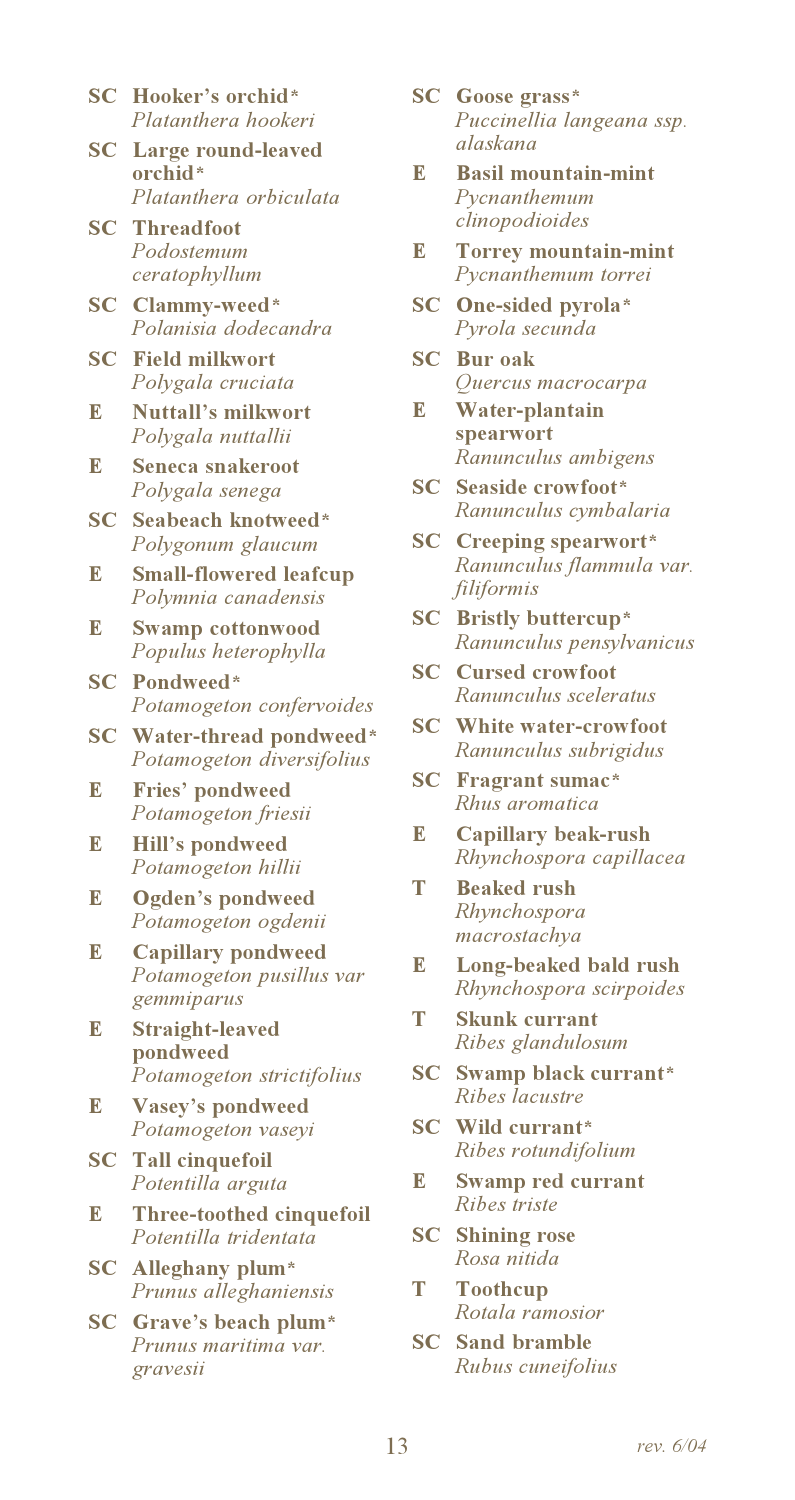- SC Sea-side dock\* Rumex maritimus var. fueginus
- SC Large marsh pink\* Sabatia dodecandra
- R. **Marsh pink** Sabatia stellaris
- SC Waputo\* Sagittaria cuneata
- **SC** Arrowleaf Sagittaria subulata
- **Sandbar willow** T Salix exigua
- **Bog willow** R. Salix pedicellaris
- **SC** Slender willow\* Salix petiolaris
- **SC** Autumn willow Salix serissima
- R. Lizard's tail Saururus cernuus
- $\mathbb{R}$ Pod grass Scheuchzeria palustris
- $SC$ **Purple oat** Schizachne purpurascens
- SC Chaffseed\*+ Schwalbea americana
- **Hard-stemmed bulrush** T Scirpus acutus
- $SC$ Salt marsh bulrush Scirpus cylindricus
- **SC** Georgia bulrush Scirpus georgianus
- **SC** Cotton bulrush\* Scirpus hudsonianus
- $SC$ Long's bulrush\* Scirpus longii
- $SC$ **Bayonet grass** Scirpus paludosus var. atlanticus
- T **Torrey bulrush** Scirpus torreyi
- E **Few-flowered nutrush** Scleria pauciflora var. caroliniana
- **Reticulated nutrush** R. Scleria reticularis
- R. **Nutrush** Scleria triglomerata
- **SC** Low nutrush\* Scleria verticillata
- R. **Hyssop** skullcap Scutellaria integrifolia
- R. **Small skullcap** Scutellaria leonardii
- $\mathbb{R}$ **Ragwort** Senecio pauperculus
- **SC** Wild senna Senna hebecarpa
- **SC** Starry champion Silene stellata
- T Three-leaved false solomon's-seal Smilacina trifolia
- **SC** Bristly greenbriar\* Smilax hispida
- **SC** Elliott's goldenrod Solidago elliottii
- Prairie goldenrod E. Solidago ptarmicoides
- R. **Stiff goldenrod** Solidago rigida
- **SC** Early wrinkle-leaved goldenrod\* Solidago rugosa var. sphagnophila
- E. **Floating bur-reed** Sparganium fluctuans
- $SC$ Small bur-reed\* Sparganium minimum
- Canada sand-spurry T. Spergularia canadensis
- **SC** Little ladies'-tresses\* Spiranthes tuberosa var. grayi
- R. **Rough dropseed** Sporobolus clandestinus
- T **Sand dropseed** Sporobolus cryptandrus
- R. **Northern dropseed** Sporobolus heterolepis
- E **Small dropseed** Sporobolus neglectus
- R. **Hyssop-leaf hedge-nettle** Stachys hyssopifolia
- $SC$ Smooth hedge-nettle Stachys tenuifolia
- **SC** Northern stitchwort Stellaria borealis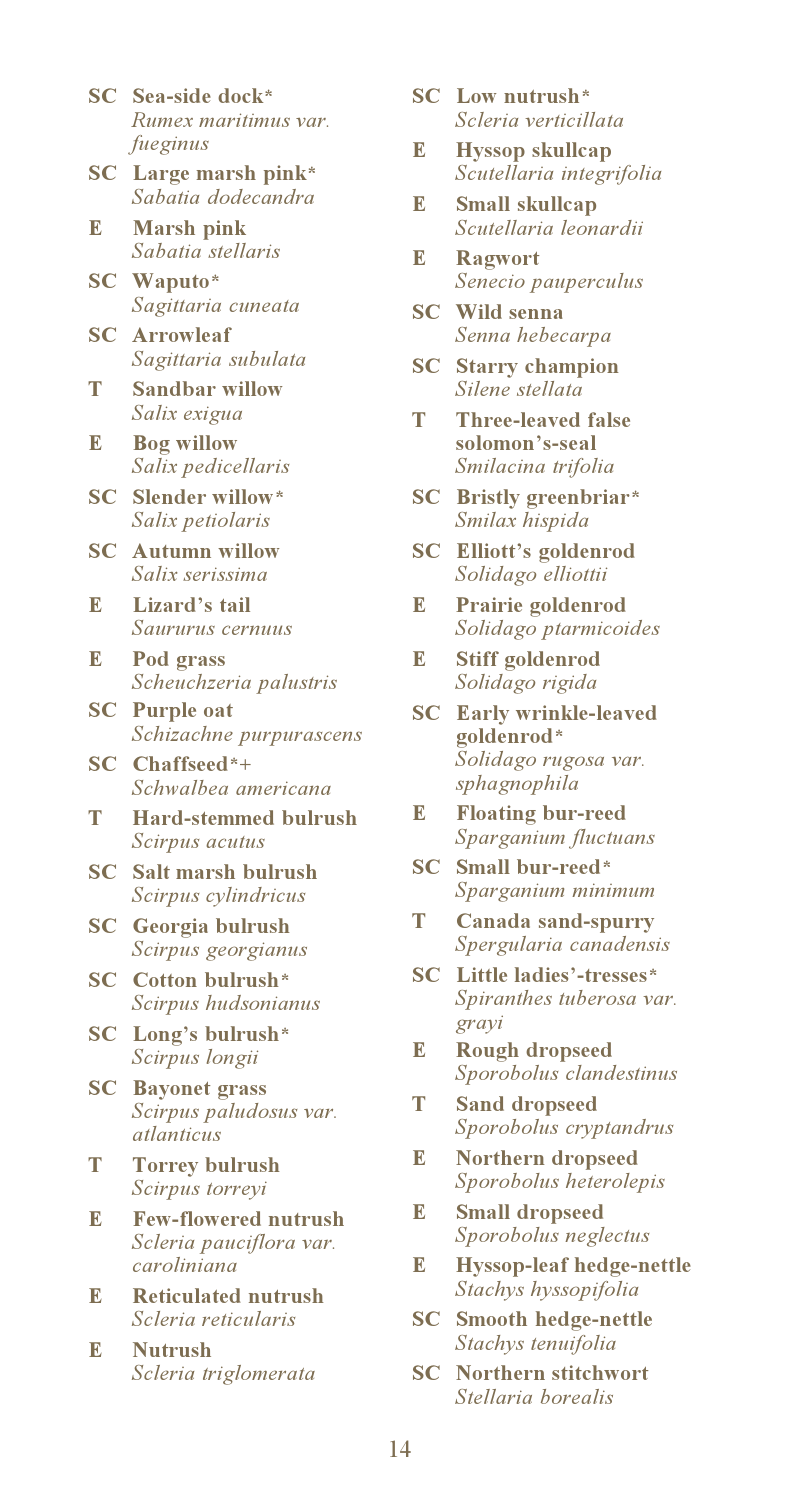- T White mandarin Streptopus amplexifolius var. americanus
- **Yellow pimpernel** R. Taenidia integerrima
- T Northern white cedar (native populations only) Thuja occidentalis
- **SC** Appalachian gametophyte Trichomanes intricatum
- **SC** Narrow-leaved horse gentian\* Triosteum angustifolium
- **SC** Nodding pogonia\* Triphora trianthophora
- $SC$ Spiked false oats\* Trisetum spicatum var. molle
- T **Spreading globe flower** Trollius laxus
- **SC** Fibrous bladderwort\* Utricularia fibrosa
- R. **Bladderwort** Utricularia resupinata
- **Large-flowered bellwort** E. Uvularia grandiflora
- SC Velvetleaf blueberry\* Vaccinium myrtilloides
- $SC$ Mountain cranberry\* Vaccinium vitis-idaea var. minus
- SC Beaked corn-salad\* Valerianella radiata var. fernaldii
- **SC** Narrow-leaved vervain\* Verbena simplex
- **SC** Possum haw\* Viburnum nudum
- **SC** Smooth black-haw Viburnum prunifolium
- R. **Coast violet** Viola brittoniana
- **SC** Canada violet Viola canadensis
- SC Southern wood violet\* Viola hirsutula
- **SC** Northern bog violet Viola nephrophylla
- $SC$ Kidney-leaf white violet Viola renifolia var. brainerdii
- **SC** Great-spurred violet Viola selkirkii
- **SC** Striped violet\* Viola striata
- **SC** New England grape Vitis novae-angliae
- $SC$ **Barren strawberry** Waldsteinia fragarioides
- <sup>T</sup> Northern yellow-eyed grass Xyris montana
- R. Small's vellow-eved grass Xyris smalliana
- R. Golden alexanders Zizia aptera
- \* Believed Extirpated
- + Federally Endangered
- ↑ Federally Threatened

### Produced by the Connecticut DEP-Wildlife Division

Cover Illustration by Paul Fusco **Bog Copper** 

**Eastern Spadefoot Shortnose Sturgeon** Bog Turtle **Least Shrew Upland Sandpiper** Small-whorled Pogonia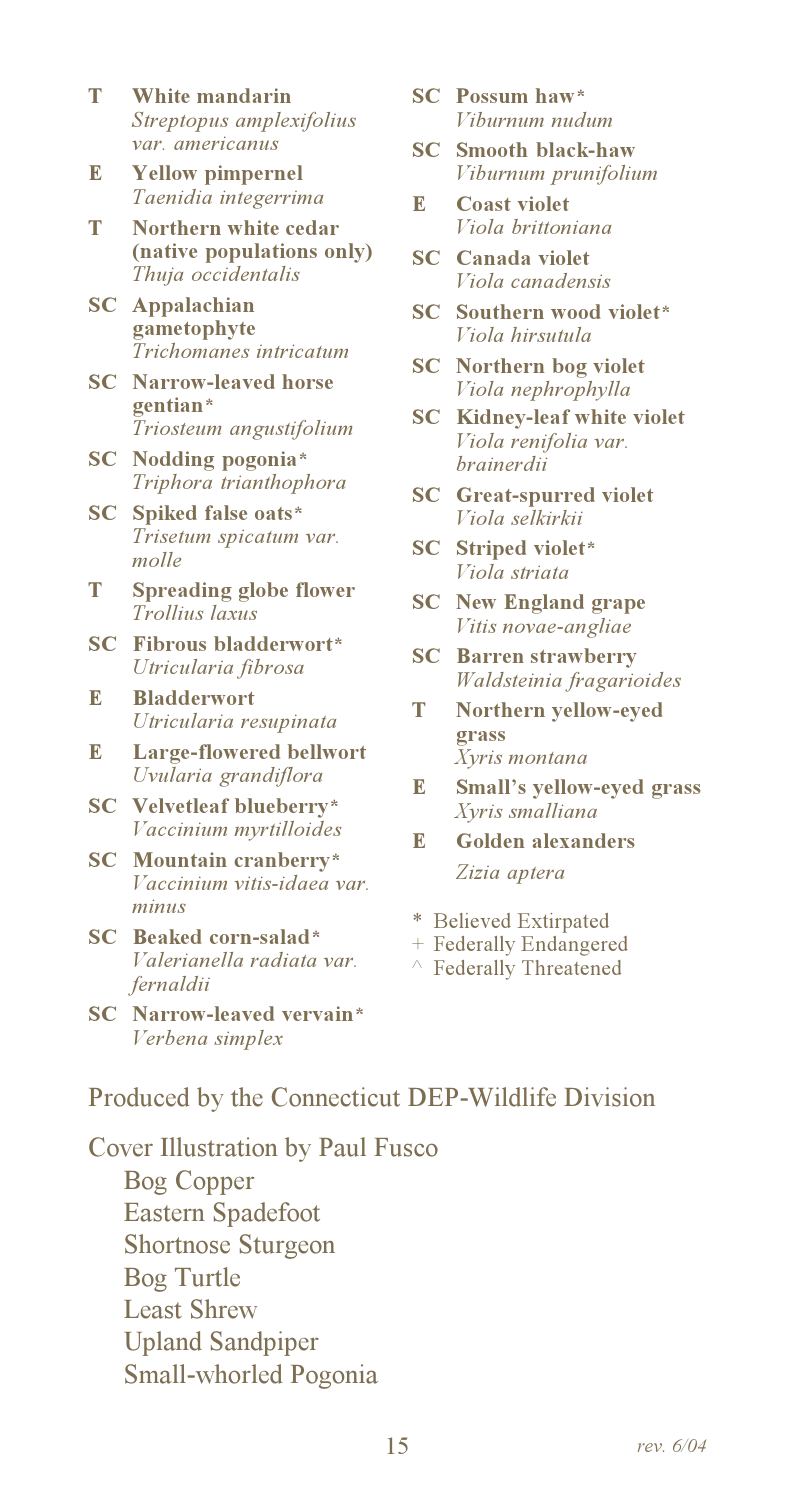## Everyone can help.

You can assist the State's endangered species by making a contribution to the **Endangered Species/Wildlife** Fund when filling out your state income tax form.

Contributions can also be made directly by sending a check to:

**Endangered Species/Wildlife Fund** Bureau of Administration-Financial Management CT Department of Environmental Protection 79 Elm Street Hartford, CT 06106-5127

### **STEP UP TO THE PLATE FOR** WILDLIFE...

and show your support by displaying a wildlife license plate on your vehicle.



There are two great designs to choose from Monies raised from sales and renewals of the plates are earmarked for Connecticut's Wildlife Conservation Fund The **Wildlife Conservation** Fund is money set aside for

the future of Connecticut's wildlife. For more information on ordering wildlife license plates and the Wildlife Conservation Fund, visit the DEP's website at www.dep.state.ct.us.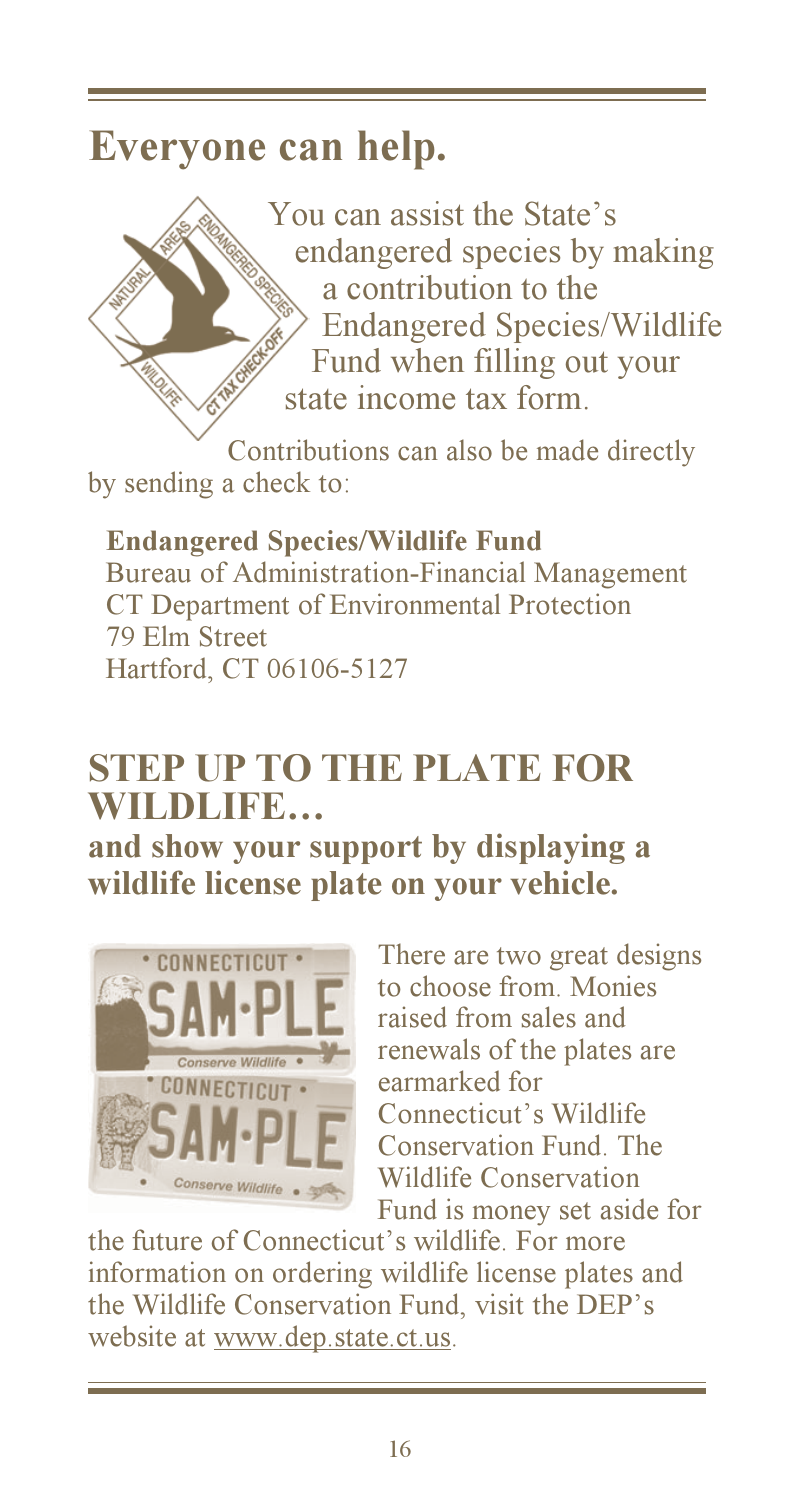# **Connecticut Department of Environmental Protection 79 Elm Street Hartford, CT 06106-5127**

### www.dep.state.ct.us

### For further information please contact:

Environmental and Geographic Information Center **Natural Diversity Data Base**  $(860)$  424-3540

> **Wildlife Division**  $(860)$  424-3011

**Fisheries Division**  $(860)$  424-3474

**Forestry Division**  $(860)$  424-3640



The Connecticut Department of Environmental Protection is an affirmative action/equal opportunity employer, providing programs and services in a fair and impartial manner. In conformance with the Americans with Disabilities Act, DEP makes every effort to provide equally effective services for persons with disabilities. Individuals with disabilities needing auxiliary aids or services, or for more information by voice or TTY/TDD, call (860) 424-3000.